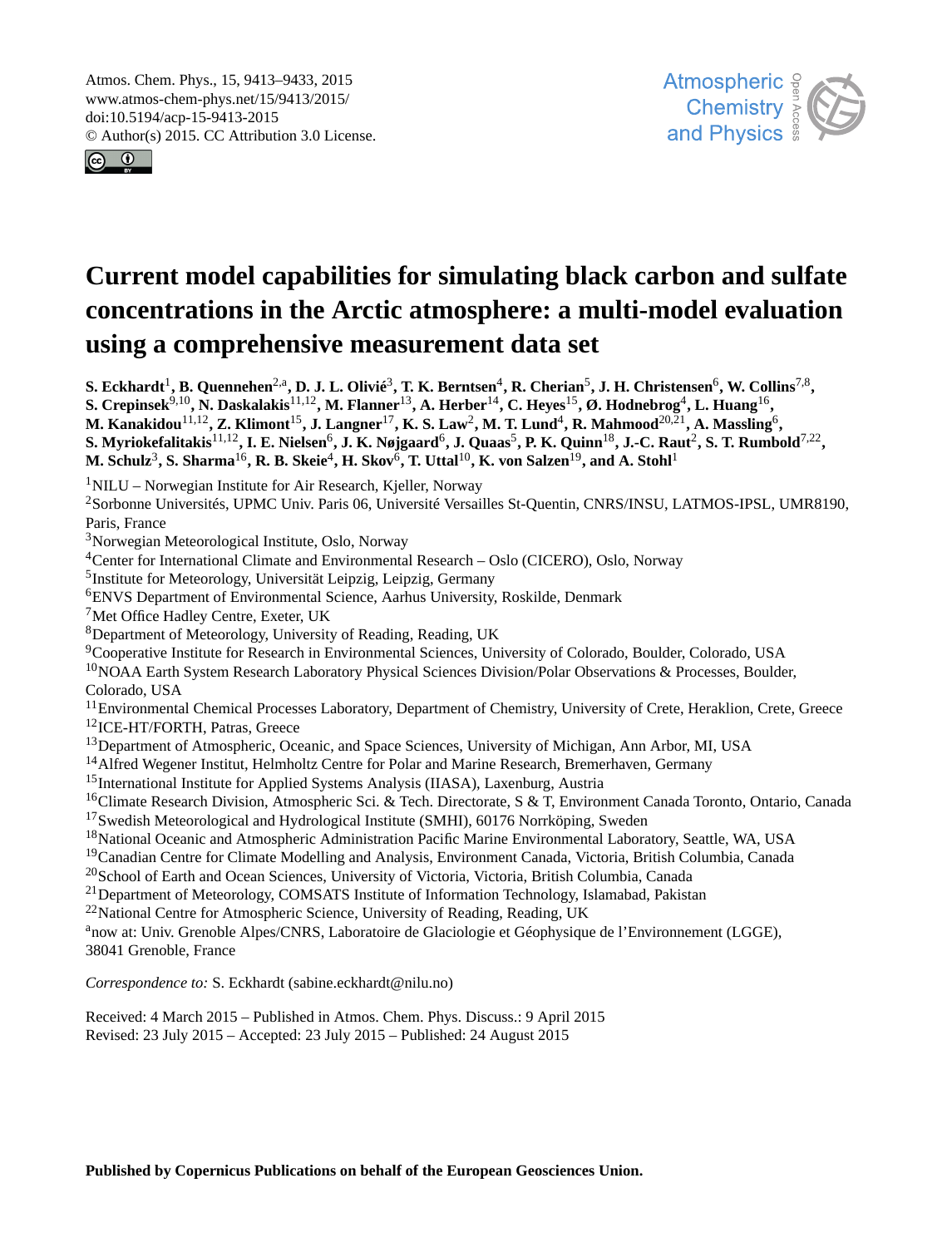**Abstract.** The concentrations of sulfate, black carbon (BC) and other aerosols in the Arctic are characterized by high values in late winter and spring (so-called Arctic Haze) and low values in summer. Models have long been struggling to capture this seasonality and especially the high concentrations associated with Arctic Haze. In this study, we evaluate sulfate and BC concentrations from eleven different models driven with the same emission inventory against a comprehensive pan-Arctic measurement data set over a time period of 2 years (2008–2009). The set of models consisted of one Lagrangian particle dispersion model, four chemistry transport models (CTMs), one atmospheric chemistry-weather forecast model and five chemistry climate models (CCMs), of which two were nudged to meteorological analyses and three were running freely. The measurement data set consisted of surface measurements of equivalent BC (eBC) from five stations (Alert, Barrow, Pallas, Tiksi and Zeppelin), elemental carbon (EC) from Station Nord and Alert and aircraft measurements of refractory BC (rBC) from six different campaigns. We find that the models generally captured the measured eBC or rBC and sulfate concentrations quite well, compared to previous comparisons. However, the aerosol seasonality at the surface is still too weak in most models. Concentrations of eBC and sulfate averaged over three surface sites are underestimated in winter/spring in all but one model (model means for January–March underestimated by 59 and 37 % for BC and sulfate, respectively), whereas concentrations in summer are overestimated in the model mean (by 88 and 44 % for July–September), but with overestimates as well as underestimates present in individual models. The most pronounced eBC underestimates, not included in the above multi-site average, are found for the station Tiksi in Siberia where the measured annual mean eBC concentration is 3 times higher than the average annual mean for all other stations. This suggests an underestimate of BC sources in Russia in the emission inventory used. Based on the campaign data, biomass burning was identified as another cause of the modeling problems. For sulfate, very large differences were found in the model ensemble, with an apparent anticorrelation between modeled surface concentrations and total atmospheric columns. There is a strong correlation between observed sulfate and eBC concentrations with consistent sulfate/eBC slopes found for all Arctic stations, indicating that the sources contributing to sulfate and BC are similar throughout the Arctic and that the aerosols are internally mixed and undergo similar removal. However, only three models reproduced this finding, whereas sulfate and BC are weakly correlated in the other models. Overall, no class of models (e.g., CTMs, CCMs) performed better than the others and differences are independent of model resolution.

### **1 Introduction**

Aerosols are important climate forcers (Ramanathan and Carmichael, 2008; Myhre et al., 2013), but the magnitude of their forcing is highly uncertain and depends on altitude, position relative to clouds, the surface albedo and the optical properties of the aerosol as well as cloud indirect effects. While absorbing aerosols such as black carbon (BC) are likely to increase climate warming (Shindell and Faluvegi, 2009), scattering aerosols such as sulfate have a cooling effect (Myhre et al., 2013). In addition to atmospheric radiative forcing, deposition of absorbing aerosols on snow or ice reduces the albedo and can thus induce faster melting and efficient surface warming (Jacobson, 2004; Flanner et al., 2009). The highly reflective surfaces of snow and ice as well as strong feedback processes make the Arctic a region of particular interest for aerosol research (Quinn et al., 2008).

The Arctic aerosol consists of a varying mixture of sulfate and organic carbon (OC), as well as ammonium, nitrate, BC and mineral dust (Quinn et al., 2007; Brock et al., 2011). Aerosols in the Arctic feature a strong annual cycle with a late winter–spring peak (the so-called Arctic Haze) and a summer minimum. Increased transport during the cold season (Stohl, 2006) and increased removal by wet deposition during the warm season can explain this annual variation (Shaw, 1995; Law and Stohl, 2007) and also shape the aerosol size distribution (Tunved et al., 2013).

Models have for a long time struggled to capture the distribution of aerosols in the Arctic (Shindell et al., 2008; Koch et al., 2009). The concentrations of BC during the Arctic Haze season in particular were underestimated, in some cases by more than an order of magnitude (Shindell et al., 2008), whereas summer concentrations were sometimes overestimated. The simulated aerosol seasonality is strongly dependent on the model treatment of aerosol removal processes. For instance, changes in the calculation of aerosol microphysical properties, size distribution and removal can change simulated concentrations by more than an order of magnitude in remote regions such as the Arctic (Vignati et al., 2010) and the calculated Arctic BC mass concentrations are very sensitive to parameterizations of BC aging (conversion from hydrophobic to hydrophilic properties) and wet scavenging (Liu et al., 2011; Huang et al., 2010).

The seasonal decrease of aerosol concentrations from winter to summer in the Arctic is likely also due to the different efficiency of scavenging by different types of clouds. There is a transition from inefficient ice-phase cloud scavenging in winter to more efficient warm cloud scavenging in summer, and there is also the appearance of warm drizzling cloud in the late spring and summer boundary layer. Including these processes in one model clearly improved its performance both in terms of absolute concentrations as well as seasonality for sulfate and BC (Browse et al., 2012). This result is in agreement with the observation-based findings that scav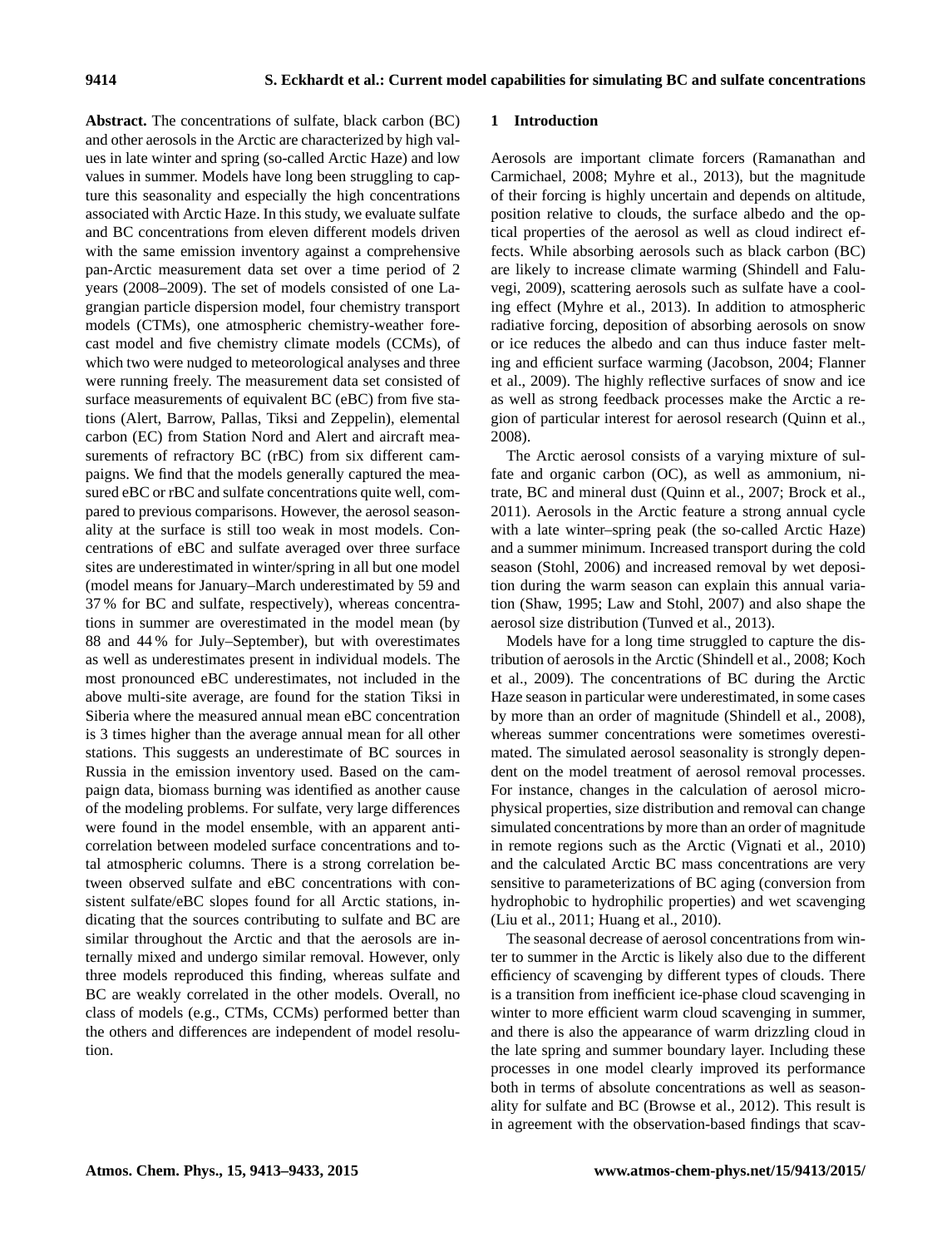enging efficiencies are increased in summer both for lightscattering (of which sulfate is an important component) as well as for light-absorbing (of which BC is an important component) aerosols (Garrett et al., 2010, 2011). Another modeling problem may be excessive convective transport and underestimation of the associated wet scavenging in convective clouds, which can lead to model overestimates of BC in the upper troposphere and lower stratosphere (Allen and Landuyt, 2014; Wang et al., 2014). Despite remaining difficulties, simulations of Arctic aerosols with many models have improved considerably in the last few years by updating the model treatment of some or all of the above-mentioned processes (Fisher et al., 2011; Breider et al., 2014; Sharma et al., 2013; Lund and Berntsen, 2012; Allen and Landuyt, 2014).

Remaining problems may also be due to missing emission sources or incorrect spatial or temporal distribution of emissions in the inventories used for the modeling. The main sources of BC are biomass burning and incomplete combustion of fossil fuels and biofuels (Bond et al., 2004). Sulfate aerosols are formed by sea spray or originate from natural sources such as oxidation of dimethyl sulfide (DMS) or volcanoes. It is also produced from oxidation of  $SO_2$  emitted when sulfur-containing fossil fuels are burned or by metal smelting. Studies based on observed surface concentrations repeatedly suggest that the main source regions for Arctic BC and sulfate are located in high-latitude Eurasia (e.g., Sharma et al., 2006; Eleftheriadis et al., 2009; Hirdman et al., 2010). Stohl et al. (2013) suggested that gas flaring in high-latitude Russia is an important source of BC that is missing from most inventories. In their simulations, BC emissions from gas flaring accounted for 42 % of the annual mean BC surface concentrations in the Arctic. However, they also noted the large uncertainty of the gas flaring emissions.

The radiative effects of aerosols are not so much determined by the surface concentrations as by the column loadings as well as the altitude distribution of the aerosol (Samset et al., 2014; Samset and Myhre, 2011). Nevertheless, in the past, model results for the Arctic were evaluated mainly against surface measurements due to their availability over long time periods. However, surface concentrations are not representative of concentrations aloft, which are controlled, at least in part, by different source regions and different processes. It is therefore important to evaluate models not only against surface measurements but also using vertical profile information.

The purpose of this study is to explore the capabilities of a range of chemistry transport models (CTMs) and chemistry climate models (CCMs) widely used to simulate the Arctic aerosol concentrations. The models use a common emission inventory, which includes gas flaring emissions and provides monthly resolution of the domestic burning emissions. Differences between their modeled aerosol concentrations are therefore solely due to differences in the simulated transport, aerosol processing (e.g., sulfate formation, BC aging) and removal. We concentrate our investigations on BC and sulfate, for which we collected data from six surface stations and five aircraft campaigns in the Arctic.

# **2 Methods**

### **2.1 Measurement data**

We have collected measurements of BC performed with different types of instruments, and these measurements may not always be directly comparable. Following the nomenclature of Petzold et al. (2013), we refer to measurements based on light absorption as equivalent BC (eBC), measurements based on thermal-optical methods as elemental carbon (EC) and measurements based on refractory methods as refractory BC (rBC). All these data are compared to each other as far as possible and to modeled BC values.

Aerosol light absorption data were obtained from five sites in different parts of the Arctic: Alert, Canada (62.3◦ W, 82.5◦ N; 210 m above sea level (a.s.l.)), Zeppelin/Ny Ålesund, Spitsbergen, Norway (11.9◦ E, 78.9◦ N; 478 m a.s.l.), Tiksi, Russia (128.9◦ E, 71.6◦ N; 1 m a.s.l.), Barrow, Alaska (156.6° W, 71.3° N; 11 m a.s.l.) and Pallas, Finland (24.12 $\degree$  E, 67.97 $\degree$  N; 565 m a.s.l.). The locations of these measurement stations are shown in Fig. 1. Different types of particle soot absorption photometers (PSAPs) were used for the measurements at Barrow, Alert and Zeppelin, a multi-angle absorption photometer was used at Pallas (Hyvärinen et al., 2011), and an aethalometer was used at Tiksi. All these instruments measure the particle light absorption coefficient  $\sigma_{\text{ap}}$ , each at its own specific wavelength (typically at around 530–550 nm), and for different size fractions of the aerosol (typically particles smaller than 1, 2.5 or 10 µm are sampled at different humidities). Conversion of  $\sigma_{ap}$  to eBC mass concentrations is not straightforward and requires certain assumptions (Petzold et al., 2013). The mass absorption efficiency used for conversion can be specific to a site, the instrument and the wavelength used, and is uncertain by at least a factor of 2. For Tiksi, the conversion is done internally by the aethalometer. For the other sites, a mass absorption efficiency of  $10 \text{ m}^2 \text{ g}^{-1}$ , typical of aged BC aerosol (Bond and Bergstrom, 2006), was used. Concentrations of eBC can be particularly uncertain and biased high when substantial amounts of organic carbon are present (Cappa et al., 2008; Lack et al., 2008).

For Barrow, Alert, Pallas and Zeppelin, eBC data were available for the years 2008–2009 and could be compared directly with model data that were available for the same period. At Tiksi, the measurements started only in 2009 and thus measured values for the period July 2009 to June 2010 were compared with modeled values for the year 2009.

Barrow and Alert data are routinely subject to data cleaning, which should remove the influence from local sources. The Tiksi data have been quality controlled as well and episodes of local pollution have been removed. Zeppelin gen-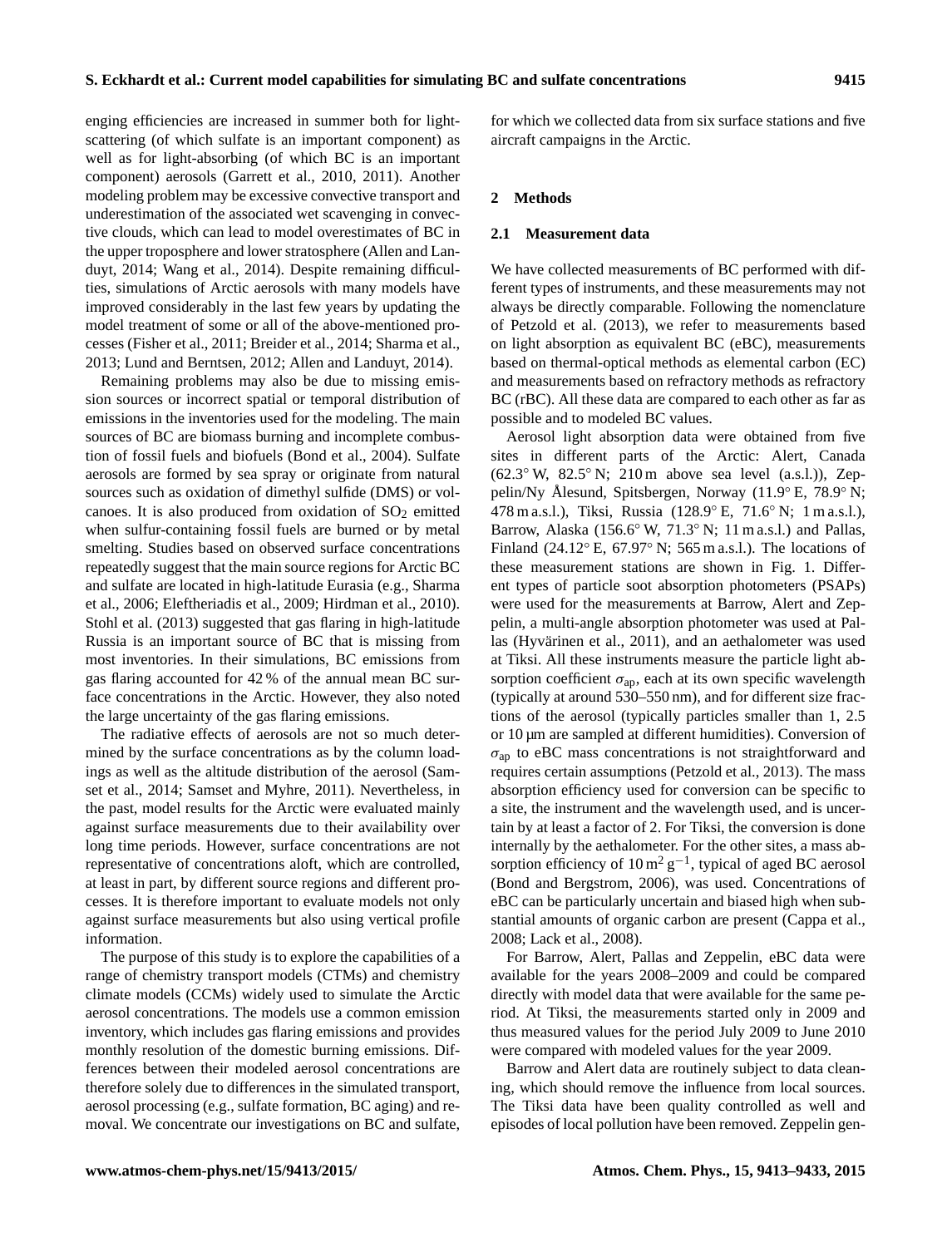

**Figure 1.** Map showing the locations of the measurement stations (yellow circles) and the flight tracks north of 70◦ N of all aircraft campaigns used in this study. Aircraft data were from the HIPPO (winter 2009 and fall 2009), ARCTAS (spring and summer 2008), ARCPAC (spring 2008) and PAMARCMiP (spring 2009) campaigns.

erally is not strongly influenced by local emissions; however, summer values are enhanced by some 11 % due to local cruise ship emissions (Eckhardt et al., 2013). Thermooptical measurements of EC were available from Station Nord, Greenland (16.67◦ W, 81.6◦ N; 30 m a.s.l.) and from Alert. At Station Nord, weekly aerosol samples were collected during 2008–2009 and the EC–OC filter samples at Alert were collected as bi-weekly integrated samples. For Station Nord a Digitel DHA 80 high-volume sampler (HVS, Digitel/Riemer Messtechnik, Germany) was used for  $PM_{10}$ . Both stations' samples were analyzed with a thermo-optical lab OC–EC instrument from Sunset Laboratory Inc. (Tigard, OR, USA). Punches of  $2.5 \text{ cm}^2$  were cut from the filters sampled at Station Nord and analyzed according to the EUSAAR-2 protocol (Cavalli et al., 2010). The samples from Alert were analyzed by using the EnCan-total-900 thermal method originally developed by carbon isotope analysis for OC–EC (Huang et al., 2006) and further optimized (Chan et al., 2010).

Sulfate measurement data were available from the stations Pallas, Zeppelin, Barrow, Nord and Alert. The sulfate data were obtained on open face filters and cations and anions were subsequently quantified by ion chromatography. Nonsea salt (nss) sulfate concentrations were obtained by subtracting the sea salt contribution via analysis of Na<sup>+</sup> and  $Cl^$ data, thus making the sulfate data directly comparable to the modeled nss sulfate values. For Station Nord, the contribution from sea salt is only minor (Heidam et al., 2004); no correction was applied there. Samples were taken with daily to weekly resolution, depending on station and season.

Aircraft data were obtained from several campaigns. In the framework of POLARCAT (Polar Study using Aircraft, Remote Sensing, Surface Measurements, and Models of Climate Chemistry, Aerosols, and Transport; Law et al., 2014), two ARCTAS (Arctic Research of the Composition of the Troposphere from Aircraft and Satellites) campaigns in April and June–July 2008 with a DC-8 aircraft covered mainly the North American Arctic (Jacob et al., 2010). The AR-CPAC (Aerosol, Radiation, and Cloud Processes affecting Arctic Climate; Brock et al., 2011) campaign was conducted from Alaska together with ARCTAS in April 2008. The PA-MARCMiP (Polar Airborne Measurements and Arctic Regional Climate Model Simulation Project) campaign covered the entire western Arctic in April 2009 (Stone et al., 2010). Two HIPPO (High-Performance Instrumented Airborne Platform for Environmental Research Pole-to-Pole Observations; Schwarz et al., 2010, 2013; Wofsy et al., 2011) campaigns during January and October 2009 explored the North American Arctic. Flight legs north of 70◦ N for all of these campaigns are shown in Fig. 1. Refractory BC (rBC) was measured during these campaigns with single particle soot photometer (SP2) instruments (Kondo et al., 2001; Schwarz et al., 2006). Observations of submicrometer aerosol sulfate mass during ARCTAS were made with a particle-intoliquid sampler (PILS) (Sullivan et al., 2006) coupled to an ion chromatograph. Sulfate measurements during ARCPAC were made with a compact time-of-flight aerosol mass spectrometer (Bahreini et al., 2008).

During April 2008 agricultural and boreal biomass burning influence was widespread throughout the Arctic (Warneke et al., 2010; Brock et al., 2011) and ARCTAS and ARCPAC often targeted these fire plumes. Anthropogenic pollution from Asia was also sampled by these campaigns in the western Arctic, particularly in the mid-upper troposphere (see Law et al., 2014, and references therein). Pollution from Europe also made a significant contribution in the lower troposphere. In contrast, PAMARCMiP and HIPPO sampled the Arctic atmosphere at times with little influence from biomass burning and also did not target pollution plumes. Thus, the higher mean rBC concentrations found during ARCTAS and ARCPAC than during PAMARCMiP a year later are caused both by the sampling strategy of these campaigns as well as the early start of the biomass burning season in 2008. Even though all available rBC and sulfate data from several campaigns were used for model evaluation, the data coverage and representativity for the Arctic as a whole must still be considered as rather poor. The eastern Arctic, in particular, was not sampled by any campaign.

ARCTAS-B was the only summertime POLARCAT campaign to make detailed measurements of BC and sulfate (Jacob et al., 2010). These flights focused mainly on boreal fires over Canada in July 2008, but several flights into the high Arctic sampled, for example Asian pollution close to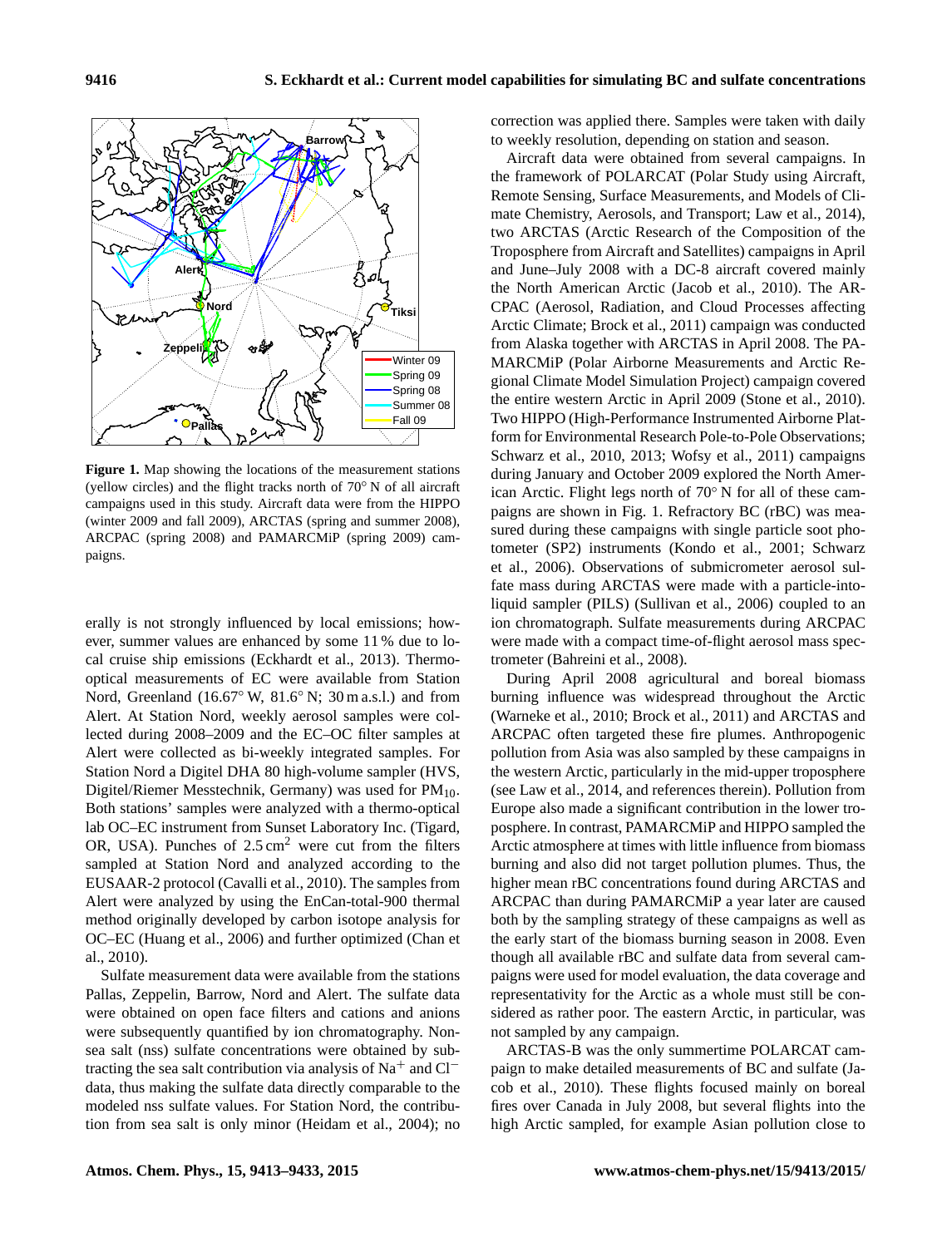the North Pole (Sodemann et al., 2011). Plumes of Asian origin were also sampled in the upper troposphere over Canada (Singh et al., 2010).

### **2.2 Emissions**

All models made use of an identical emission data set, the ECLIPSE (Evaluating the Climate and Air Quality Impacts of Short-Lived Pollutants) emission inventory version V4a (Klimont et al., 2015a, b). The ECLIPSE inventory was created using the GAINS (Greenhouse gas – Air pollution Interactions and Synergies) model (Amann et al., 2011), which provides emissions of long-lived greenhouse gases and shorter-lived species in a consistent framework. The proxies used in GAINS are consistent with those applied within the RCP (representative concentration pathway) projections as described in Lamarque et al. (2010) and as further developed within the Global Energy Assessment project (GEA, 2012). They were, however, modified to accommodate more recent information where available, e.g., on population distribution and open biomass burning, effectively making them year specific (Riahi et al., 2012; Klimont et al., 2013). Emissions for the years 2008 and 2009 were lumped into the following source categories: industrial combustion, residential combustion, energy production, transport, agriculture, waste treatment, shipping, agricultural waste burning and gas flaring. All emission data were gridded consistently to a resolution of  $0.5^\circ \times 0.5^\circ$ . Monthly disaggregation factors were provided for the domestic heating emissions, based on ambient air temperatures. For a more detailed description of the ECLIPSE emission data set, see Klimont et al. (2015a, b). A detailed description of the high-latitude emissions in the ECLIPSE inventory and comparisons with other emission inventories can be found in AMAP (2015).

Non-agricultural biomass burning emissions were not available through GAINS and were therefore taken from the Global Fire Emission Database (GFED), version 3.1 (van der Werf et al., 2010). No attempt was made to harmonize sulfur emissions from volcanic sources or the ocean, which could explain some differences in simulated sulfate concentrations.

# **2.3 Models**

We show results of 11 different models, whose main characteristics and references are summarized in Table 1. In principle we are using two types of atmospheric models: off-line models and on-line models. Both model types have certain advantages and disadvantages. Off-line models based on meteorological re-analysis data can capture actual meteorological situations, thus facilitating a direct comparison of measured and modeled aerosol quantities. Often, they also have higher resolution than the on-line global models. However, off-line models cannot be used for predictions and the offline coupling can also cause inaccuracies in the treatment of transport, chemistry and removal processes. The global online models in our study are free-running and thus produce their own model climate, which means that they cannot reproduce a given meteorological situation. Nevertheless, their modeled climate for the present time should correspond to the current climatic conditions and, thus, seasonally averaged quantities (i.e., averages over many different meteorological situations) should be comparable to measured quantities. The main advantage of the on-line models is that they can also be used for predictions.

Furthermore, there were two different types of off-line models used, namely Eulerian chemistry transport models (CTMs) and one Lagrangian particle dispersion model (LPDM). Our on-line models were climate chemistry models (CCMs), where a climate model is coupled with a chemistry and aerosol module. We also use one global climate model coupled with an aerosol module that, however, does not simulate atmospheric chemistry. We refer to this as an aerosol climate model (ACM) to distinguish it from the CCMs. Furthermore, we use one regional weather forecast model coupled on-line with a chemistry model (WRF-Chem). This model is similar to the CCMs but only used for regional simulations, and it is designed for short-term simulations rather than simulations over climate timescales. WRF-Chem is also nudged towards re-analysis data and therefore can capture actual meteorological situations, similarly to the offline models.

The horizontal resolution of the individual models ranges from about  $0.6° \times 0.8°$  to  $2.8° \times 2.8°$ . We use one Lagrangian particle transport model, FLEXPART (Flexible Particle Dispersion Model), which is run in backward mode for 30 days (thus, older source contributions are not accounted for). The simulation is driven by  $1^\circ \times 1^\circ$  operational analyses from the European Centre for Medium Range Weather Forecasts (ECMWF). The OsloCTM2, TM4-ECPL (Tracer Model version 4–Environmental Chemical Processes Laboratory) and SMHI MATCH (Swedish Meteorological and Hydrological Institute Multi-scale Atmospheric Transport and Chemistry Model) are CTMs and also use meteorological data from ECMWF (for details, see Table 1). The DEHM (Danish Eulerian Hemispheric Model) CTM is driven by NCEP (National Centers for Environmental Prediction) meteorological data. WRF-Chem (Weather Research and Forecasting Model coupled with Chemistry) is an online atmospheric chemistry-weather forecast model that was nudged to NCEP FNL (final analysis) data for this study. The aerosol climate model (ACM) ECHAM6-HAM2 (for brevity, referred to as ECHAM6 in figures) is the European Centre for Medium-Range Weather Forecasts Hamburg model version 6 (Stevens et al., 2013) extended with the Hamburg aerosol module version 2 (HAM2) (Zhang et al., 2012). ECHAM6-HAM2 and the CCMs including HadGEM3 (Met Office Hadley Centre Climate Model, version 3) and CanAM4.2 (Canadian Atmospheric model, version 4.2) were nudged to ECMWF data. CESM1-CAM5.2 (Community Earth System Model version 1–Community At-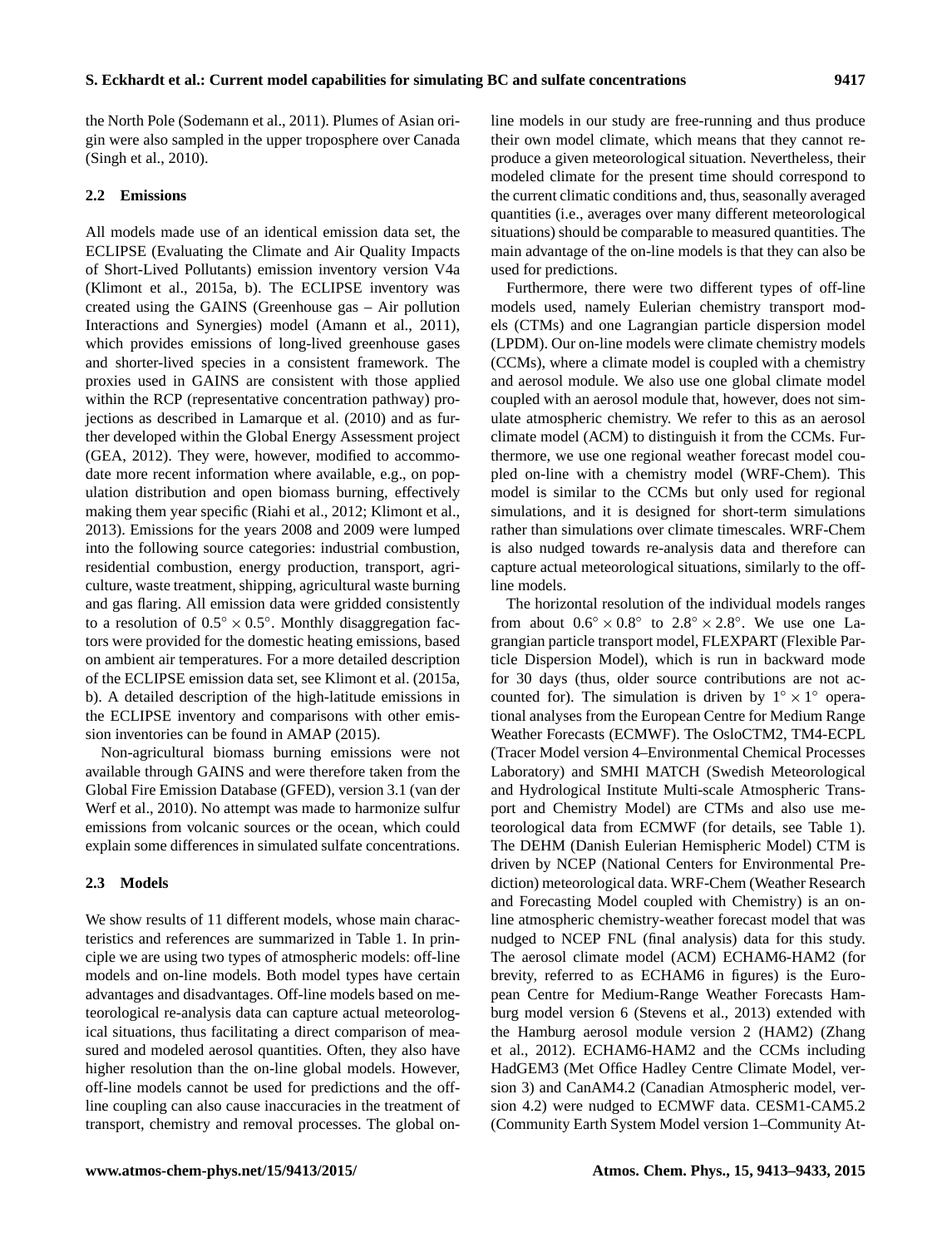| Model name        | Model type* | Horizontal/vertical<br>resolution:<br>model domain                                          | Meteorological fields;<br>treatment of aerosol<br>mixtures                                 | Periods simulated/<br>output temporal<br>resolution                                   | References                                                                           |  |
|-------------------|-------------|---------------------------------------------------------------------------------------------|--------------------------------------------------------------------------------------------|---------------------------------------------------------------------------------------|--------------------------------------------------------------------------------------|--|
| <b>FLEXPART</b>   | <b>LPDM</b> | Met. input data:<br>$1^{\circ} \times 1^{\circ}$<br>92 L global                             | <b>ECMWF</b> operational<br>analyses; none                                                 | 2008-2009, 3h                                                                         | Stohl et al. (1998, 2005)                                                            |  |
| OsloCTM2          | <b>CTM</b>  | $2.8^{\circ} \times 2.8^{\circ}$ ,<br>60 L global                                           | <b>ECMWF IFS forecasts;</b><br>aerosol externally mixed                                    | 2008-2009, 3h                                                                         | Myhre et al. (2009), Skeie et al. (2011a, b)                                         |  |
| <b>NorESM</b>     | <b>CCM</b>  | $1.9^{\circ} \times 2.5^{\circ}$ ,<br>26 L global                                           | Internal, observed SST<br>prescribed; BC internally<br>mixeed                              | 2008-2009, 3h                                                                         | Kirkevåg et al. (2013), Bentsen et al. (2013)                                        |  |
| TM4-ECPL          | <b>CTM</b>  | $2^{\circ} \times 3^{\circ}$ ,<br>34 L global                                               | <b>ECMWF ERA-Interim;</b><br>aerosols externally mixed                                     | 2008-2009, 24h                                                                        | Myriokefalitakis et al. (2011), Kanakidou et<br>al. (2012), Daskalakis et al. (2015) |  |
| ECHAM6-HAM2       | <b>ACM</b>  | $1.8^{\circ} \times 1.8^{\circ}$ ,<br>31 L global                                           | ECMWFReanalysis;<br>aerosols internally mixed                                              | March-August<br>2008, 1h                                                              | Stevens et al. (2013), Zhang et al. (2012)                                           |  |
| <b>SMHI-MATCH</b> | <b>CTM</b>  | $0.57^{\circ} \times 0.75^{\circ}$ ,<br>38 L 20-90° N                                       | ECMW - ERA-Interim;<br>BC internally mixed                                                 | 2008, 2009, 1h                                                                        | Andersson et al. (2007), Robertson et<br>al. (1999)                                  |  |
| CanAM4.2          | <b>ACM</b>  | $2.8^{\circ} \times 2.8^{\circ}$ ,<br>49 L global                                           | Nudged to ECMWF temp.<br>and winds; aged BC inter-<br>nally, near emission exter-<br>nally | 2008-2009, 3h                                                                         | Von Salzen et al. (2013), von Salzen (2006)                                          |  |
| <b>DEHM</b>       | <b>CTM</b>  | $150 \text{ km} < 60^{\circ}$ ,<br>$50 \text{ km} > 60^{\circ} \text{ N}$ ,<br>29 L 0-90° N | NCEP; internally mixed<br>aerosols                                                         | 2008-2009, 3h                                                                         | Christensen (1997), Brandt et al. (2012)                                             |  |
| CESM1/CAM5.2      | <b>CCM</b>  | $1.9^{\circ} \times 2.5^{\circ}$ ,<br>30 L global                                           | Internal, observed SST<br>prescribed; internally<br>mixed aerosols                         | 2008-2009, 1h                                                                         | Liu et al. (2012), Wang et al. (2013)                                                |  |
| WRF-Chem          | <b>RCCM</b> | $100 \text{ km} \times 100 \text{ km}$ ,<br>50 L 27-90° N                                   | Nudged every 6h to FNL<br>to all levels above the<br>PBL; internally mixed<br>aerosols     | March-July<br>2008, 3h                                                                | Grell et al. (2005), Zaveri and Peters (1999),<br>Zaveri et al. (2008)               |  |
| HadGEM3           | CCM         | $1.9^{\circ} \times 1.3^{\circ}$ ,<br>63 L global                                           | <b>ECMWF ERA-Interim;</b><br>internally mixed aerosol                                      | March-June,<br>November 2008,<br>January, May and<br>November 2009,<br>2 <sub>h</sub> | Hewitt et al. (2011), Mann et al. (2010)                                             |  |

**Table 1.** Model overview.

<sup>∗</sup> Chemistry transport model (CTM), Lagrangian particle dispersion model (LPDM), chemistry climate model (CCM), aerosol climate model (ACM), regional climate model coupled with a chemistry module (RCM).

mosphere model version 5.2) and NorESM1-M (Norwegian Earth System Model version 1 with intermediate resolution and used here in a version where aerosols are fully coupled with a tropospheric gas-phase chemistry scheme, hereafter referred to as NorESM) are also CCMs but were running freely, thus producing their own meteorological data. These latter models cannot be compared point-to-point with the measurement data because they produced meteorological conditions that were different from the actual ones; however, longer-term (e.g., seasonal) medians should still be comparable with the measurements, especially since sea surface temperatures (SSTs) and sea-ice extent were prescribed and specific to the years 2008–2009. All models were sampled exactly at the locations of the measurement stations and along the flight tracks at the highest possible (mostly hourly) temporal resolution. Notice that not all models simulated the full 2008–2009 period and that FLEXPART only simulated BC.

# **3 Simulated BC and sulfate concentrations**

Figure 2 shows the simulated BC and sulfate column mass loadings as a function of latitude for the time periods of the Arctic Haze (March) and the much cleaner summer (July) in the Arctic, for the models for which this information was available. For BC in March, most models show a maximum near 20◦ N, with some models extending this maximum to 40◦ N. This approximately covers the latitude range with the highest global emissions where the models agree at least within a factor of 2 in their simulated column loadings. In contrast, larger differences between the models are found in the Arctic, where column mass loadings vary by more than an order of magnitude. Similar results are also found for sulfate in March, for which most models also show a maximum around 20–40◦ N; however, compared to BC, the models show a less pronounced decrease towards higher lat-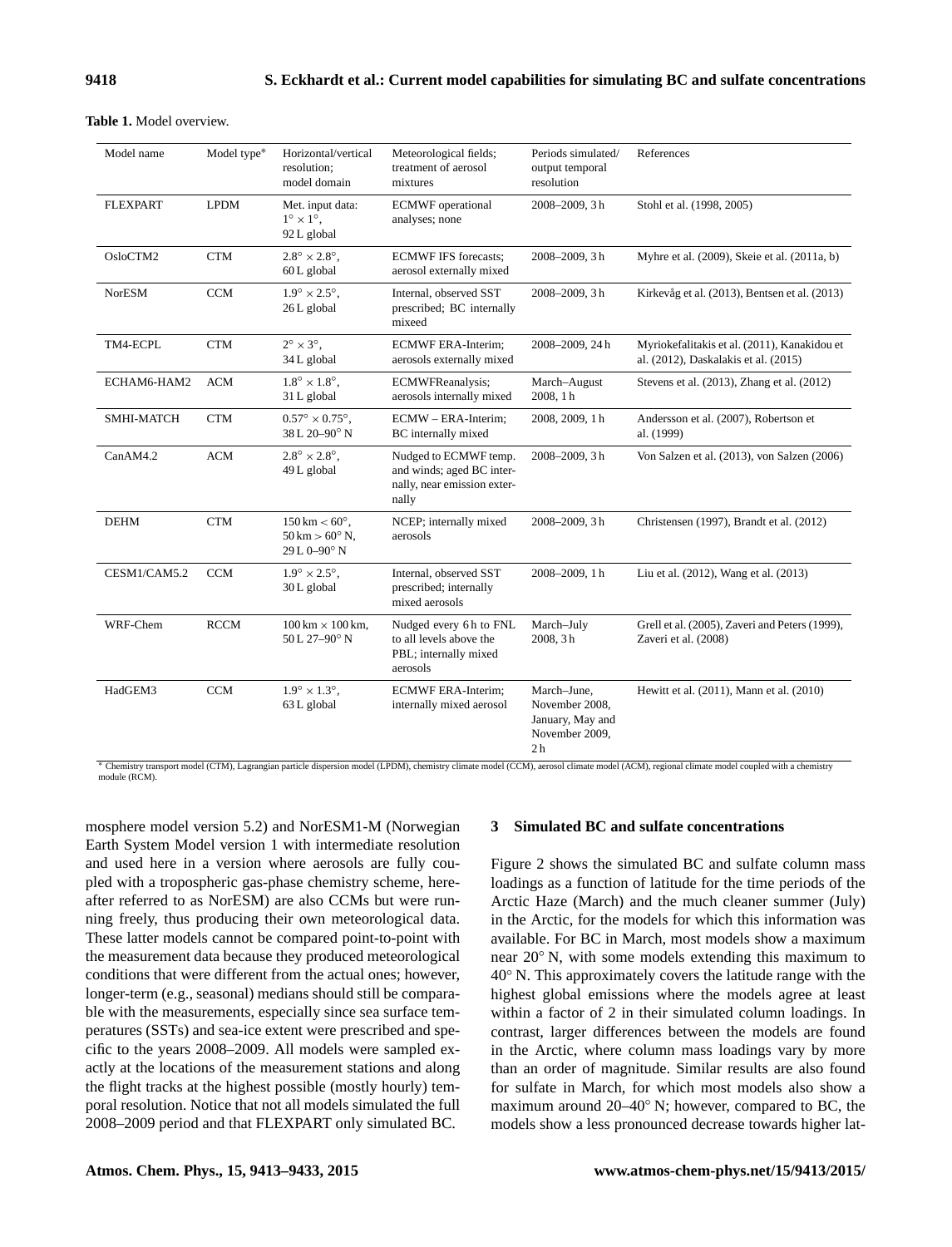

**Figure 2.** BC **(a, c)** and sulfate **(b, d)** column mass loadings for the year 2008 averaged over all longitudes as a function of latitude (for the range 50◦ S to 90◦ N) for March **(a**–**b)** and July **(c**–**d)**.

itudes and two models even simulate increasing sulfate burdens with latitude. The relatively good agreement between the models in the BC and sulfate source region latitudes is not surprising, given that they all use the same emission data set. In contrast, the differences between the atmospheric column loadings in the Arctic must mainly be due to differences in the aerosol processing and removal and hence aerosol lifetimes, and probably differences in atmospheric transport. Most models with relatively low BC column loadings in the Arctic also have low sulfate loadings there, indicating similarities in the simulated removal of these two types of aerosols. A notable exception, however, is HadGEM3, which has moderately low BC but the highest sulfate loadings in the Arctic.

In July, the BC column loadings show a double peak in the southern tropics and northern subtropics. The southern tropical peak is due to the migration of the inter-tropical convergence zone (ITCZ) into the Northern Hemisphere, which leads to less efficient wet removal and dry conditions favoring biomass burning in the southern tropics. On the other hand, BC concentrations near 10<sup>○</sup> N show a deep minimum, due to the efficient wet removal near the ITCZ. Most models show a third peak in BC loading near 60◦ N, which results from open vegetation fires in the boreal region. North of 60◦ N, the BC loadings decline rapidly towards the North Pole. The sulfate column loading distribution in July lacks the peaks in the southern tropics and the boreal region be-



**Figure 3.** BC **(a**–**b, e**–**f)** and sulfate **(c**–**d, g**–**h)** mass mixing ratios for the year 2008 at the surface averaged over all longitudes as a function of latitude (for the range 50◦ S to 90◦ N) for March **(a**– **d)** and July **(e**–**h)**. The right panels show the same data as the left panels, but only for 70–90◦ N and with an adjusted ordinate scale.

cause biomass burning is not a strong source of sulfate. HadGEM3 stands out against the other models even more than in spring, as its polar sulfate loadings are more than a factor of 5 higher than those of all other models, which show a smooth decrease with latitude north of 40◦ N.

In the simulated surface BC and sulfate mass mixing ratios the same basic patterns are found as in the column loadings, but with enhanced gradients between source areas and remote regions (Fig. 3). When looking at individual models, there are, however, notable differences for sulfate. ECHAM6-HAM2 has the highest sulfate surface mass mixing ratios of all models, especially in the Northern Hemisphere subtropics and mid-latitudes. Combined with the rather "normal" column sulfate loadings of this model, this indicates that ECHAM6-HAM2 does not transport sulfate away from the surface as quickly as the other models. On the other hand, HadGEM3, which has by far the largest sulfate column loadings, has the smallest surface concentrations. This deficiency was due to the implementation of the Global Model of Aerosol Processes (GLOMAP; Mann et al., 2010), which in this HadGEM3 version resulted in too little removal of the sulfate precursor  $SO<sub>2</sub>$  during the venting from the boundary layer to the free troposphere. The longer sulfate lifetime there explains the high column loadings.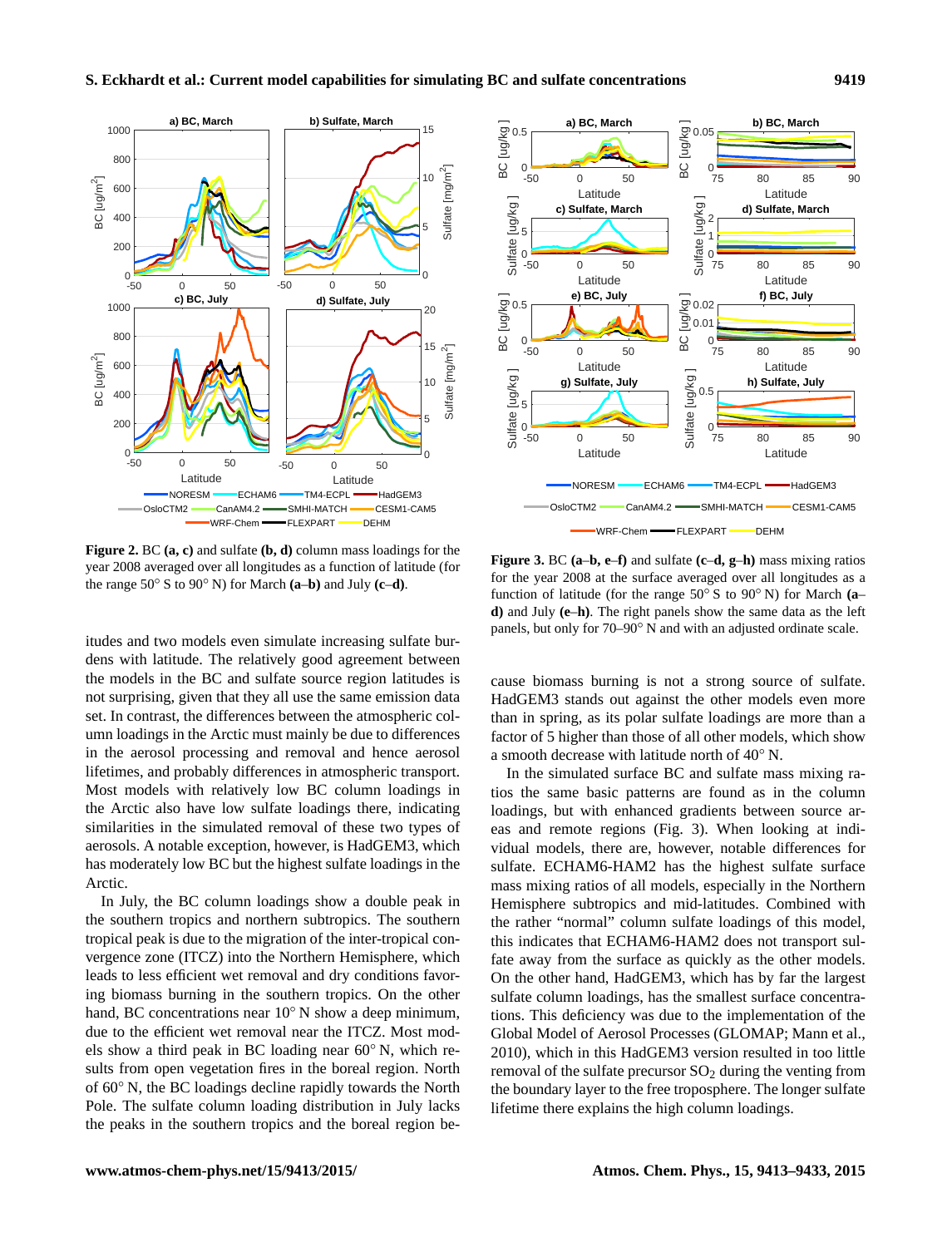In summary, we find that the Arctic is a region with particularly large relative differences between the models, both for the surface mass mixing ratios (with differences of more than an order of magnitude) as well as for the column loadings, and both for BC and sulfate. This result must be related to differences in aerosol removal and lifetimes in the different models. We also found that, especially for sulfate, there can be an anticorrelation between simulated surface concentrations and column loadings. Hence there is a strong motivation to evaluate the models' performance in the Arctic, based on measurements taken both at the surface and aloft.

# **4 Observed and simulated BC and sulfate seasonality at Arctic surface measurement stations**

We start our discussion of the annual cycles of aerosol concentrations with the example of BC at the Zeppelin station in Spitsbergen (Fig. 4). Monthly medians as well as the 25th and 75th percentiles are calculated for every month based on hourly data for the two years 2008 and 2009. Maximum median eBC concentrations of 46 and  $53 \text{ ng m}^{-3}$  occur in March and April, while summer median values are only 2 to  $3 \text{ ng m}^{-3}$ . Some of the models reproduce this seasonality with high winter/spring values and much lower summer values quite well, although in most of these models BC reaches its highest values already in January. Only the CanAM4.2 model seems to capture the observed spring maximum. All models except WRF-Chem capture the fact that summer has the lowest values of the year. OsloCTM2, TM4- ECPL and NorESM have smaller annual variation than observed. HadGEM3, which we have seen to produce lower BC surface concentrations than the other models in Fig. 3, strongly underestimates the measured eBC concentrations throughout the year. The variability of the modeled values within a month (described by the height of the bars) shows clear differences between the models. For instance, CESM1- CAM5.2 simulates far fewer variable BC concentrations than CanAM4.2 and DEHM or the measurements.

The eBC mass concentrations at the three other sites in the western Arctic (Alert, Barrow, Pallas) are quite comparable to those at Zeppelin station, with monthly median values of about 20–80 ng m−<sup>3</sup> in late winter/early spring and of less than 10 ng m<sup>-3</sup> in summer/early fall (see Fig. 5). One exception is EC measured at Station Nord, which in summer is higher than eBC measured at the other sites. At Alert, where both eBC and EC data are available, EC values in summer are also somewhat higher than eBC values (although lower than the Station Nord EC values), probably due to systematic differences in measurement techniques.

At the Tiksi station, which is closer to the main source regions of Arctic BC in high-latitude Eurasia (Hirdman et al., 2010), higher monthly median eBC values were measured (more than 100 ng m<sup>-3</sup> in winter/spring, about 20–  $40 \text{ ng m}^{-3}$  in summer) and the annual mean  $(81 \text{ ng m}^{-3})$ 



**Figure 4.** Observed and simulated mean annual cycle of (equivalent) BC mass concentrations (ng m−<sup>3</sup> ) at the Zeppelin station. Shown are the monthly frequency distributions using data from the years 2008 and 2009. The uppermost panel (red boxes) shows monthly frequency distributions of the observed eBC concentrations. The other panels below (grey boxes) show monthly frequency distributions of the modeled BC concentrations. Black dots depict the monthly median value, the grey boxes span the range between the 25th and 75th percentiles, and red and grey dots represent values that are outside the 1.5 fold of this interquartile range (grey lines). The red line connects the monthly medians of the observed eBC concentrations in the uppermost panel and is repeated in all other panels for the convenience of comparing modeled and measured values. Missing model data are denoted with "X". Notice that some models have very low BC mass concentrations, which are difficult to see on the scale used.

is 2.5 times higher than the average for the other stations (31 ng m−<sup>3</sup> ). The seasonality of measured eBC is strongest at Alert where the summer concentrations are very low, but the winter/spring concentrations are similar to the other sites in the western Arctic. This result points to a deepening of the seasonal minimum with latitude. While the aerosol concentrations in the Arctic during late winter/early spring are comparable to remote regions further south, the concentrations in summer/early fall are lower because of the effective cleansing of the atmosphere (Garrett et al., 2010, 2011; Browse et al., 2012; Tunved et al., 2013) and less efficient transport from source regions (Stohl, 2006). The highest eBC concentrations were observed in January (Alert), February (Barrow), March (Pallas, Tiksi) or April (Zeppelin), with no clear dependence of the time of the maximum on latitude; how-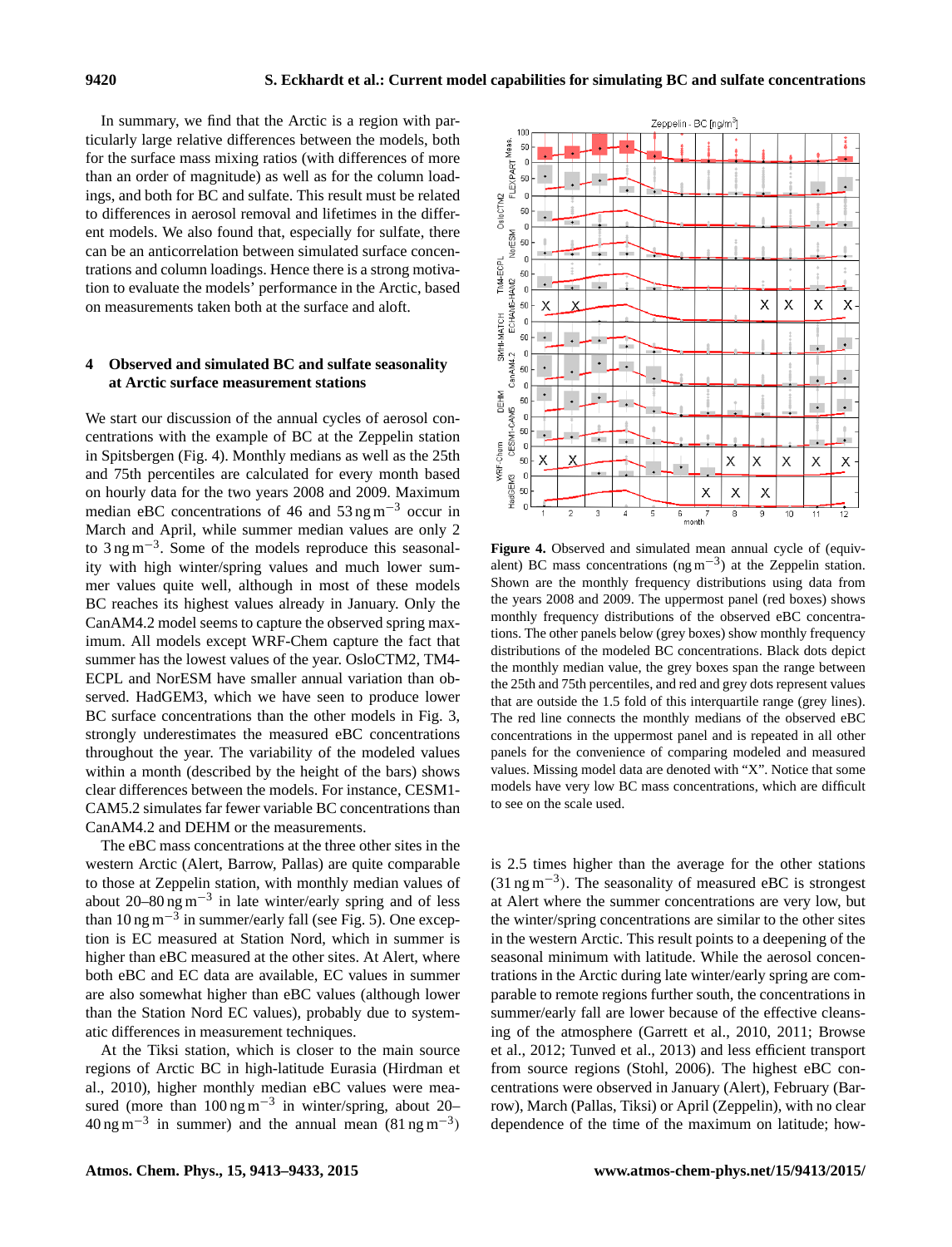

**Figure 5.** Surface concentrations of monthly (month is displayed on the abscissa) median observed eBC or EC and modeled BC. Each row represents one station: (from top) Alert, Nord, Zeppelin, Tiksi, Barrow and Pallas, for late winter/spring (left column) and summer/fall (right column). The red dashed lines connect the observed median eBC values, and the light red shaded areas span from the 25th to 75th percentiles of the observations. The black dots are the EC concentrations, which are available for Alert and Station Nord. Modeled median values are shown with different lines according to the legend. Notice the difference in concentration scales used for the left and right panels and also for the Tiksi station.

ever, the maximum occurred earlier at the two North American sites than at the other sites.

The models capture the Arctic BC concentrations with variable success (Fig. 5). Most models capture the much higher concentrations in winter/spring than summer/fall, and some models can approximately reproduce the concentrations reached during the Arctic Haze season (see also Breider et al., 2014). However, as already seen for the Zeppelin station (Fig. 4) and the annual mean surface mass mixing ratios (Fig. 3), there is a large variability between individual models, with seasonal median values varying by about an order of magnitude both in spring and summer even when excluding the most extreme models (see also Table 2). Seasonal mean concentrations during January to March are underestimated by up to a factor of 27 for individual models and by more than a factor of 2 for the mean over all models, and only one model slightly overestimates the measured concentrations (Table 2). Nevertheless, this indicates clear progress since earlier studies (e.g., Shindell et al., 2008; Koch et al., 2009; AMAP, 2011), where it was reported that most models had a completely wrong seasonality and systematically underpredicted the Arctic Haze concentrations. For instance, in Shindell et al. (2008), none of their models came close to the measured concentrations at Barrow and Alert during winter and spring, with a model-mean underestimate of about 1 order of magnitude (their Fig. 7). It is also important to keep in mind that the eBC measurements are uncertain and could be biased high. However, EC and eBC values at Alert are very similar and we find a similar model underestimate of measured EC at Station Nord as well.

Our finding that Arctic BC concentrations in the spring tend to be underestimated by our models implies that these models would also underestimate radiative forcing by BC in the Arctic. This is particularly important because spring is the season when both aerosol concentrations are large and solar radiation is abundant. Furthermore, it is the season when feedback processes, e.g., via ice and snow melting, are most important (Quinn et al., 2008). The concentrations of BC in summer are much lower than in spring, so even with more abundant solar radiation, modeling problems in summer would have a relatively small effect on radiative forcing.

In contrast, five models overpredict the low concentrations in summer, the most extreme model by an order of magnitude (Table 2). Some models (e.g., HadGEM3) underpredict strongly throughout the year. For the sites in the western Arctic, the model deficiencies become worse with increasing latitude. For instance, at the northernmost site, Alert (82.5◦ N), all models underpredict for the full duration of the Arctic Haze season from January until April.

For Tiksi, the data comparison is less direct as measurement data from July 2009 to June 2010 were used. Nevertheless, it is clear that except for CanAM4.2 (which produces the highest modeled values at most sites) the models strongly underpredict for this site, especially in winter/spring. The most likely explanation for this is that the BC emissions in highlatitude Russia are underestimated in the ECLIPSE inventory. It is difficult to know where exactly the missing sources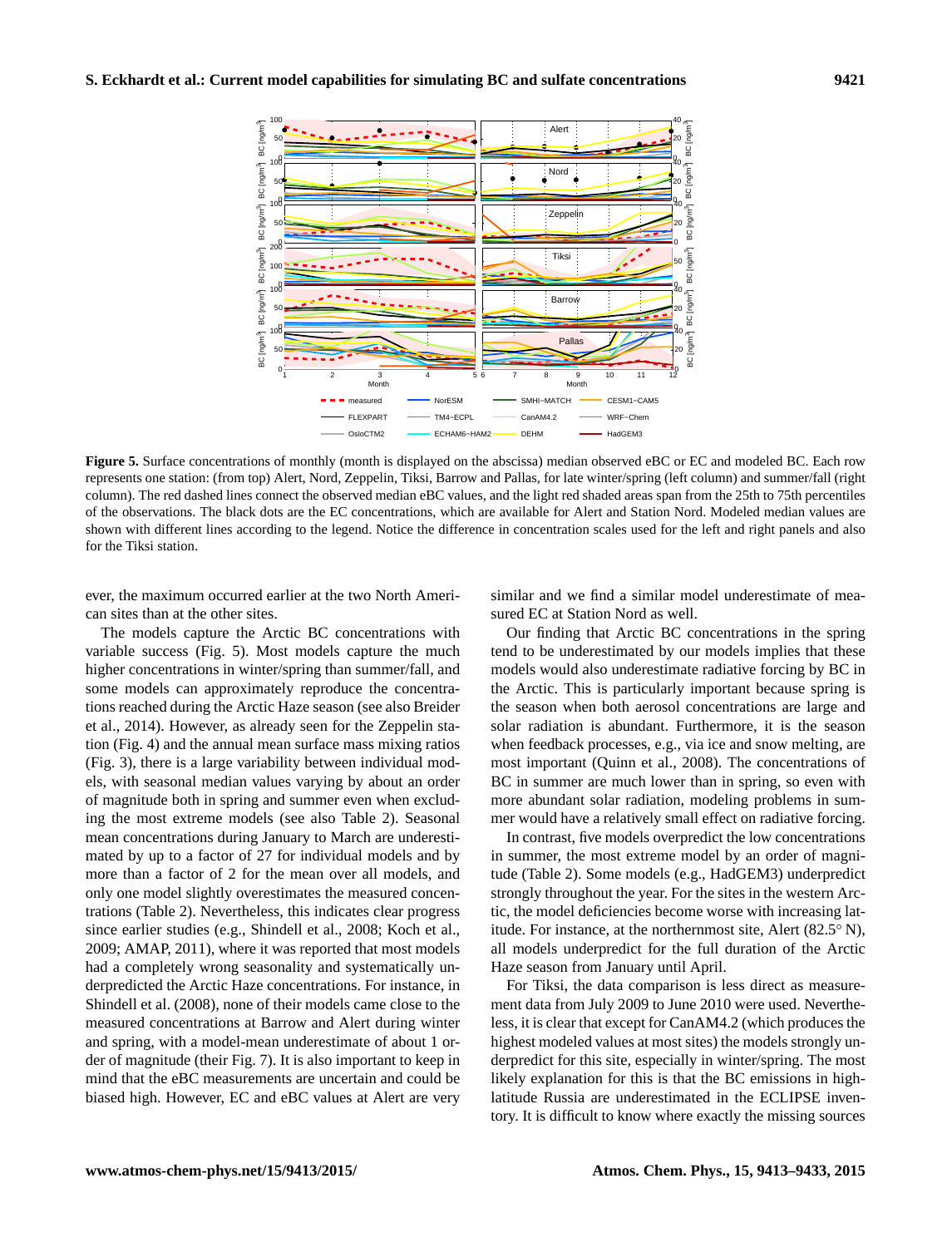

**Figure 6.** Monthly (month is displayed on the abscissa) median observed and modeled sulfate surface concentrations for the stations (from top) Alert, Nord, Zeppelin, Barrow and Pallas. The red dashed lines connect the observed median values. The light red shaded areas span from the 25th to 75th percentiles of the observations. Modeled median values are shown with different lines according to the legend.

are located. However, we find that in the ECLIPSE inventory the BC emissions in Norilsk (88.2◦ E, 69.3◦ N; population 170 000) are zero. We do not suggest that Norilsk emissions are responsible for the strong underestimation of BC concentrations at Tiksi, but these discrepancies (and others for sulfur emissions discussed later) suggest that the high-latitude Russian pollutant emissions are underestimated and/or wrongly placed in the ECLIPSE inventory. Similar problems likely occur with most other global emission inventories. For instance, AMAP (2015) compared the ECLIPSE emission data set with 10 other inventories and found that the differences between the different inventories grow with latitude and are largest north of 70◦ N (i.e., high-latitude Eurasian emissions).

The seasonal cycle of sulfate at the monitoring stations is similar to that of eBC, with a clear maximum during the Arctic Haze season and a minimum in summer/early fall (Fig. 6). However, the seasonal cycle at the northernmost stations is less strong than for eBC, with about a factor of 5 difference between spring and summer, compared to a factor of 15 for eBC (Table 2). This is probably due to the influence of biogenic sources of sulfate in summer (Quinn et al., 2002) and/or a weaker seasonality in the emissions (e.g., smelter emissions of  $SO<sub>2</sub>$  are probably relatively constant throughout the year).

**Table 2.** Median observed eBC and modeled BC mass surface concentrations in  $ng m^{-3}$  as well as measured and modeled sulfate (SO4) concentrations in the Arctic during winter/spring (January to March) and summer (July to September). The data used are from the years 2008 and 2009 and were averaged for the three stations Alert, Barrow and Zeppelin. Notice that some models do not cover the whole periods completely (see Table 1).

| Model/obs         | Winter/<br>spring<br>ВC<br>$(ng\,m^{-3})$ | Summer<br>ВC<br>$(ng\,m^{-3})$ | Winter/<br>spring<br>$SO_4$<br>$(ng\,m^{-3})$ | Summer<br>$SO_4$<br>$(ng\,m^{-3})$ |
|-------------------|-------------------------------------------|--------------------------------|-----------------------------------------------|------------------------------------|
| Measured          | 49.4                                      | 3.3                            | 561.0                                         | 103.2                              |
| Model mean        | 20.1                                      | 6.2                            | 353.6                                         | 148.6                              |
| <b>FLEXPART</b>   | 40.2                                      | 7.7                            |                                               |                                    |
| OsloCTM2          | 8.4                                       | 1.3                            | 90.2                                          | 109.7                              |
| <b>NorESM</b>     | 13.0                                      | 4.4                            | 394.2                                         | 70.8                               |
| TM4-ECPL          | 5.4                                       | 1.3                            | 71.3                                          | 149.7                              |
| ECHAM6-HAM2       | 1.9                                       | 2.1                            | 488.7                                         | 388.9                              |
| <b>SMHI-MATCH</b> | 38.6                                      | 1.1                            | 603.3                                         | 151.1                              |
| CanAM4.2          | 38.8                                      | 1.6                            | 791.3                                         | 270.9                              |
| <b>DEHM</b>       | 57.1                                      | 11.6                           | 434.6                                         | 61.1                               |
| CESM1-CAM5        | 21.3                                      | 5.1                            | 210.5                                         | 21.9                               |
| WRF-Chem          | 14.9                                      | 32.3                           | 408.8                                         | 246.6                              |
| HadGEM3           | 1.8                                       | 0.7                            | 43.2                                          | 15.9                               |

The models have similar difficulties capturing the sulfate seasonality as they have for BC. Again, there is up to more than an order of magnitude difference between simulated seasonal median concentrations from different models, both in summer and in winter (Table 2). The model differences in summer are in fact even larger than for BC, probably related to different treatment of natural sources, especially dimethyl sulfide emissions from the Arctic Ocean. There is a tendency for models that strongly underestimate BC concentrations to also underestimate sulfate (e.g., the HadGEM3 model), but the correlation between the two simulated species from the different models is quite low, especially in summer. For instance, ECHAM6-HAM2 underestimates BC by factors of 26 and 1.6 in winter and summer, but underestimates sulfate only by about 13 % in winter and even overestimates sulfate by a factor of 3.8 in summer (see Table 2). As seen in Figs. 2 and 3, ECHAM6-HAM2 simulates relatively high surface concentrations of sulfate but low total column loadings, both at source and Arctic latitudes.

The models generally underpredict sulfate most strongly at the northernmost station (Alert), which is consistent with the BC results (compare Figs. 5 and 6). The CanAM4.2 model, which had some of the highest BC concentrations, also gives the highest sulfate values (Table 2). It is the only model that matches the high measured sulfate values at Alert and Station Nord in spring. The reason why CanAM4.2 captures the spring peak better might be that this model has a less efficient removal through wet deposition under stratiform conditions compared to the other models (Mahmood et al., 2015).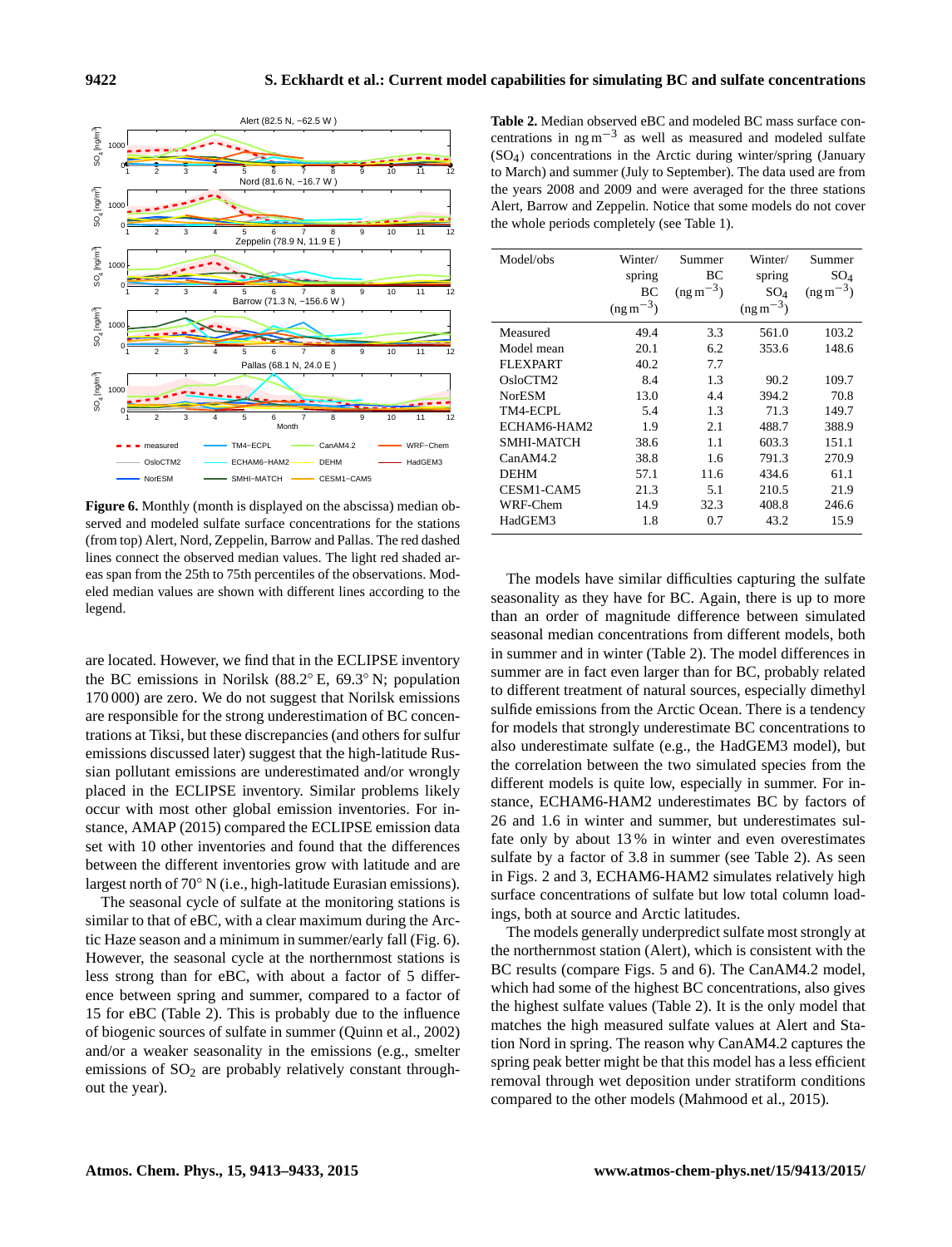

**Figure 7.** Comparison of modeled BC with observed rBC (red boxes and red lines) mass concentrations from the ARCTAS-spring and ARCPAC campaigns in spring 2008. The leftmost column shows box and whisker plots (like in Fig. 4: boxes go from the 25th to 75th percentiles, whiskers span the 1.5-fold interquartile range) of observed rBC concentrations in ng m<sup>-3</sup>. The black dots as well as the red lines represent the median values. The other columns show the modeled BC concentrations for FLEXPART, OsloCTM2, NorESM, TM4- ECPL, ECHAM6-HAM2, SMHI-MATCH, CanAM4.2, DEHM, CESM1-CAM5.2, WRF-Chem and HadGEM3. The top row represents median (r)BC concentrations for altitudes below 3 km a.s.l. as a function of latitude by binning the data into 10° latitude bands. The second row represents median (r)BC concentrations for altitudes above 3 km a.s.l. The third (bottom) row shows median (r)BC concentrations for latitudes north of (south of) 70◦ N as a function of altitude by binning the data into 1 km height intervals.

At Pallas, the lowest-latitude station in this comparison, most models severely underestimate sulfate throughout the year (Fig. 6), although they tend to overestimate BC in spring there. One likely reason for the sulfate underestimation is the proximity of the Pallas station to the Kola peninsula, where metal smelters are a strong source of sulfur. According to AMAP (2006),  $SO<sub>2</sub>$  emissions in Nikel, Zapolyarnyy and Monchegorsk together were about 170 kt year−<sup>1</sup> in the year 2002. In the ECLIPSE version 4a inventory used for this study the  $SO<sub>2</sub>$  emissions in these areas are only about 33 kt year−<sup>1</sup> in total for the year 2005. Similar deficiencies were in fact reported also for other emission inventories for this region (Prank et al., 2010). Strong underestimation of the  $SO<sub>2</sub>$  emissions from metal smelting in the Kola peninsula is therefore a likely explanation for why almost all models underestimate sulfate at Pallas so strongly. Similar discrepancies were in fact found for  $SO_2$  emissions in Norilsk, prompting a regridding of the ECLIPSE emissions (now available version 5a) using better location information for the metal smelting industry.

#### **5 Vertical profiles**

Figure 7 summarizes all rBC data from the ARCTAS and ARCPAC campaigns in spring 2008. Median concentrations are shown as a function of latitude (binned into 10◦ intervals) both for lower  $\left($  < 3 km) and higher ( $>$  3 km) altitudes, and as a function of altitude both for the high Arctic ( $> 70°$  N) and lower latitudes. As the campaigns focused on the Arctic, data south of 60◦ N are scarce and limited to North America. The models were sampled in their grid box containing a measurement location and at the time of a measurement and were subsequently binned in the same way as the measurement data to allow a direct comparison. For the free-running climate models, the same procedure was used, albeit with the caveat that the simulated meteorological situation at the measurement time does not correspond to the real conditions.

For the low-altitude  $(< 3 \text{ km})$  bin, the highest median rBC values were measured (see the second from top row of panels in Fig. 7) at 35 and 55◦ N, with a substantial concentration drop towards higher latitudes. The mid-latitude maximum reflects the location of the BC sources in North America, where ARCTAS and ARCPAC were conducted. Above 3 km (top row of panels in Fig. 7), the highest median rBC concen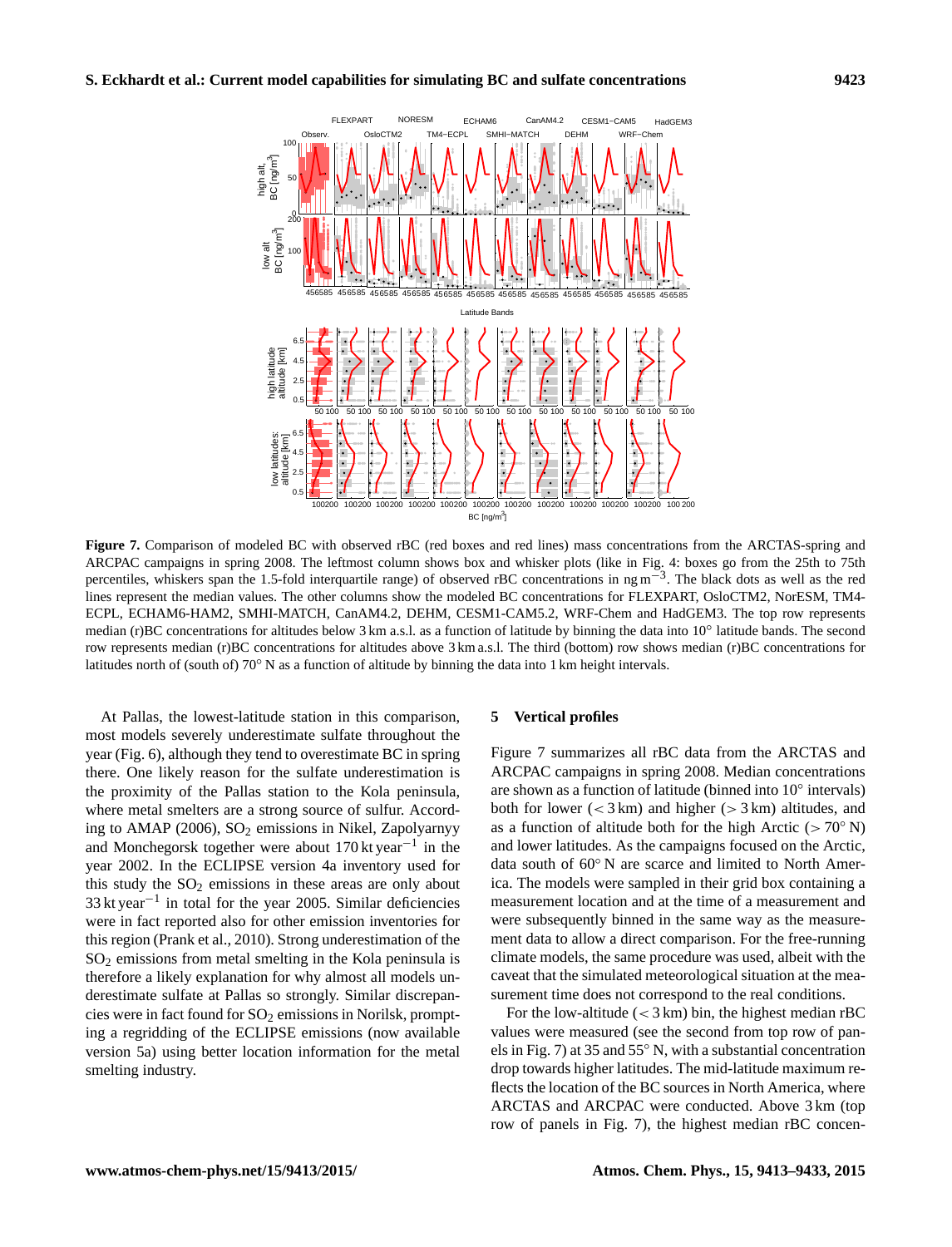trations were measured further north, at 60◦ N, and the concentrations drop less strongly towards the North Pole than at lower altitudes. This is due to quasi-isentropic lifting occurring together with northward transport (Stohl, 2006). All models, except CanAM4.2, systematically underestimate the measured values for both altitude bins and for all latitudes, and they also underestimate the measured rBC variability. However, most of the models simulate a decrease of the concentrations with latitude that is consistent with the measured latitude dependence.

When plotted as a function of altitude (two bottom panel rows in Fig. 7), the measured values peak in the 4–5 km altitude bin, both for sub-Arctic and Arctic latitudes. The models, except for CanAM4.2, underestimate the measured median values throughout the entire depth of the profile. Some of the models, mainly those driven by observed meteorology, capture the rBC maximum in the mid-troposphere in the Arctic. However, the lower-latitude 4–5 km maximum is hardly reproduced by any of the models. One likely reason for the modeling problems is the strong biomass burning activity during spring 2008, which influenced a substantial fraction of the measurement data (Warneke et al., 2010; Brock et al., 2011). Even though this should be reflected in the GFED emission data for 2008, it seems possible that the GFED emissions are underestimated. Furthermore, as some of the flights targeted biomass burning plumes specifically, the influence of the biomass burning may be enhanced in the measurement data compared to the models, especially if the models did not capture the plume transport well enough and thus potentially simulated the biomass burning plumes at other locations than observed. This sampling bias is particularly strong for the CCMs that are not driven by observed meteorological fields.

Comparisons like those shown in Fig. 7 were also performed for the other aircraft campaigns. For the sake of brevity, we further aggregate the data and only show results for latitudes north of 70◦ N and for median values below and above 3 km altitude (Fig. 8). For spring 2008, the aggregate plots for BC (Fig. 8e–f) show even more clearly than Fig. 7 that all models except CanAM4.2 underestimate the measured rBC concentrations both at low and high altitudes. The spring 2009 PAMARCMiP campaign, however, shows a different picture (Fig. 8c–d). This campaign was influenced very little by biomass burning. The measured median rBC mass concentrations at low (high) altitudes were about a factor 2 (3) lower than for the spring 2008 campaigns. Most models also simulated lower median BC concentrations than a year earlier, but the modeled reductions were less pronounced than the measured ones and, thus, about half of the models underestimated and the other half overestimated the measured median values. The vertical gradient of measured BC was also different in 2008 and in 2009. While in spring 2008, the concentrations above 3 km were higher than those below, the opposite was true in spring 2009, likely because of the weaker biomass burning influence in 2009. This fea-



**Figure 8.** Median observed rBC and modeled BC mass concentrations for the winter 2009 HIPPO **(a**–**b)**, spring 2009 PAMAR-CMiP **(c**-**d)**, spring 2008 ARCTAS/ARCPAC **(e**–**f)**, summer 2008 ARCTAS **(g**–**h)** and fall 2009 HIPPO **(i**–**j)** aircraft campaigns. The red bar and the red horizontal line show the observations, the other colored bars the various models, and the grey line shows the mean value of all model medians. Results are shown separately for measurements below 3 km (left panels) and above 3 km (right panels). Notice that the concentration scales on the ordinates are different for the individual panels.

ture can be seen very clearly in the vertical profiles shown in Fig. 9 and it is not well captured by the models, most of which showed a relatively flat vertical BC distribution.

The concentrations measured by the ARCTAS summer campaign in 2008 are much lower than those measured in spring 2008 and 2009, both at low and high altitudes (Fig. 8g–h), which is in agreement with the seasonality seen at the surface stations. Some of the models underestimate and others overestimate the measured concentrations, with the majority of the models overestimating, especially below 3 km. The mean values, averaged over all models, are about 2 (3) times as high as the measurements for altitudes above (below) 3 km. Some of the models reproduce the measured rBC maximum at 6 km (Fig. 9).

The HIPPO campaign in fall 2009 (Fig. 8i–j) was conducted about 1 month after the seasonal minimum at most surface sites and measured very low rBC mass concentrations, which is consistent with the surface observations. Most of the models overestimate the measured concentrations throughout the entire vertical profile (Fig. 9).

The HIPPO campaign in January 2009 (Fig. 8a–b) measured strong altitude differences: moderately high rBC mass concentrations up to 3 km, but the lowest concentrations of all campaigns above. This feature is well captured by some of the models (Fig. 9). The lack of high concentrations aloft is likely related to the minimal influence of biomass burning at this time of the year.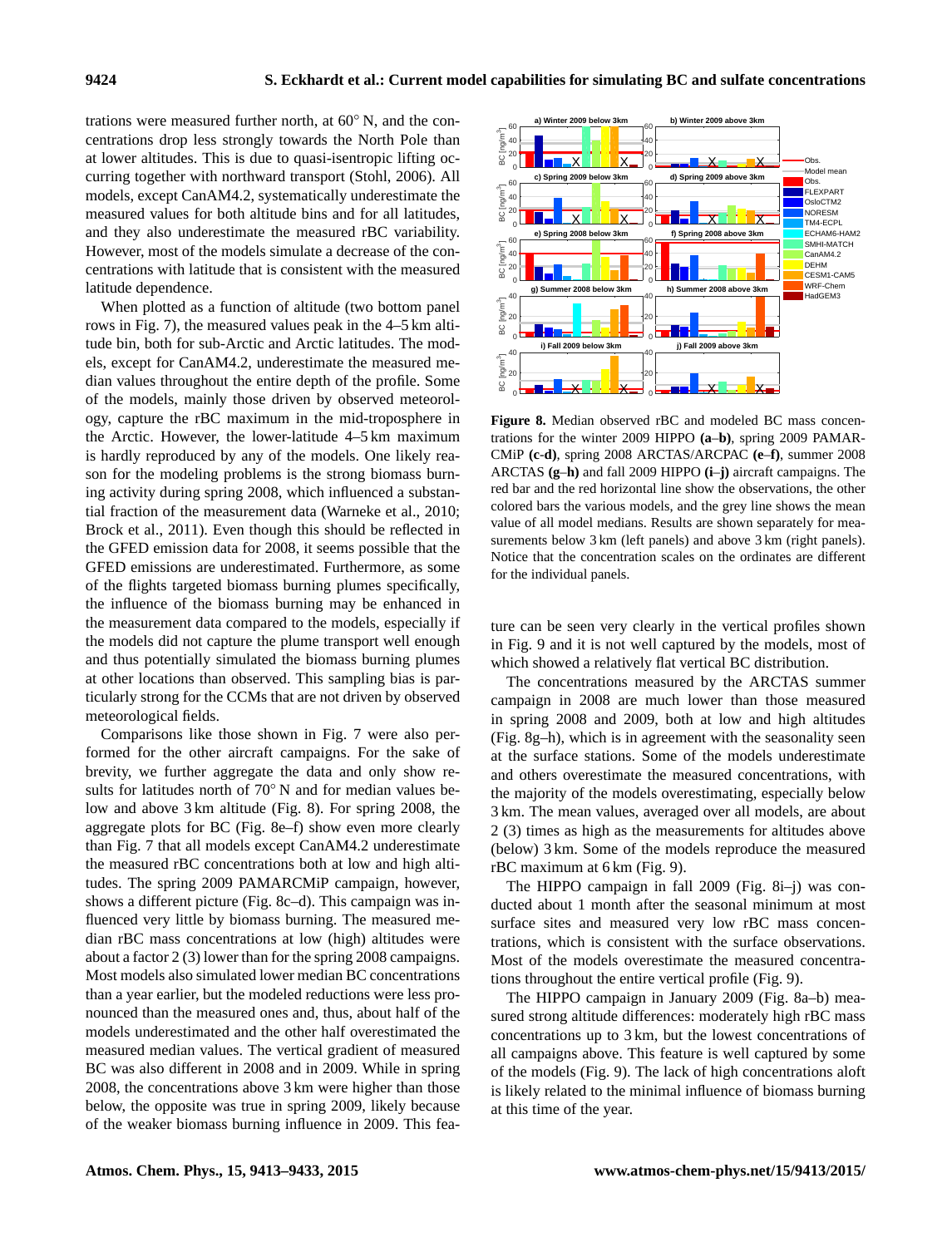

**Figure 9.** Comparison of modeled BC with observed rBC mass concentrations as a function of altitude for all data taken north of 70◦ N for the different campaigns (same as in Fig. 8). The leftmost column shows box and whisker plots of observed rBC concentrations in ng m<sup>-3</sup>. The black dots as well as the red lines represent the median values. The other columns show the modeled BC concentrations for FLEXPART, OsloCTM2, NorESM, TM4-ECPL, ECHAM6-HAM2, SMHI-MATCH, CanAM4.2, DEHM, CESM1-CAM5.2, WRF-Chem and HadGEM3.

Overall, the aircraft measurements confirm the BC seasonality measured at the surface stations. They also confirm that most models underestimate the concentrations in spring (at least for the year 2008) but many models overestimate the concentrations in summer and fall. It thus seems that models produce a too weak BC seasonality throughout the depth of the troposphere. However, for the year as a whole there is a tendency towards model overestimates, in contrast to the surface sites. Even stronger model overestimates downwind of Asia over the Pacific, especially in the upper troposphere, were recently reported by Samset et al. (2014), who suggested that the BC lifetime in the models is too long. However, a uniform reduction of BC lifetime in our models would lead to strong underestimates of the BC concentrations at the Arctic measurement stations. Even our Arctic aircraft comparisons only support at most a very moderate BC lifetime reduction. Of course, regional and/or vertical differences in the model lifetime biases or excessive convective uplift could explain the contrasting findings of our study and Samset et al. (2014).

For sulfate, measured median concentrations in the Arctic during spring 2008 were lower above 3 km than below 3 km (Fig. 10a–b). All models, except CanAM4.2, strongly underestimate the measured sulfate concentrations, some models

by more than an order of magnitude. This is consistent with the findings from the surface station comparisons (Fig. 6, Table 2). The models also do not give a consistent picture of the vertical distribution of sulfate, with some models correctly simulating lower concentrations above 3 km than below but others giving the opposite result. The model underestimates for sulfate are likely not related to a sampling bias towards frequent encounters of biomass burning plumes, as biomass burning plumes are relatively poor in sulfate (e.g., Brock et al., 2011). Instead, the underestimation suggests other missing sulfur sources or a too quick removal of sulfate from the atmosphere. Indeed, the latter would be consistent with the suggestion of Kristiansen et al. (2012) that sulfate lifetimes in models are too short in spring.

During summer 2008 (Fig. 10c–d), the measured median sulfate concentrations were about a factor of 4–6 lower than in spring 2008, consistent with the seasonality measured at surface sites. Median concentrations above and below 3 km are very similar. The models have very large differences in their simulated sulfate concentrations, with some models overestimating and others underestimating the measured concentrations in summer. This is again consistent with the findings from the surface site comparison (Fig. 6, Table 2).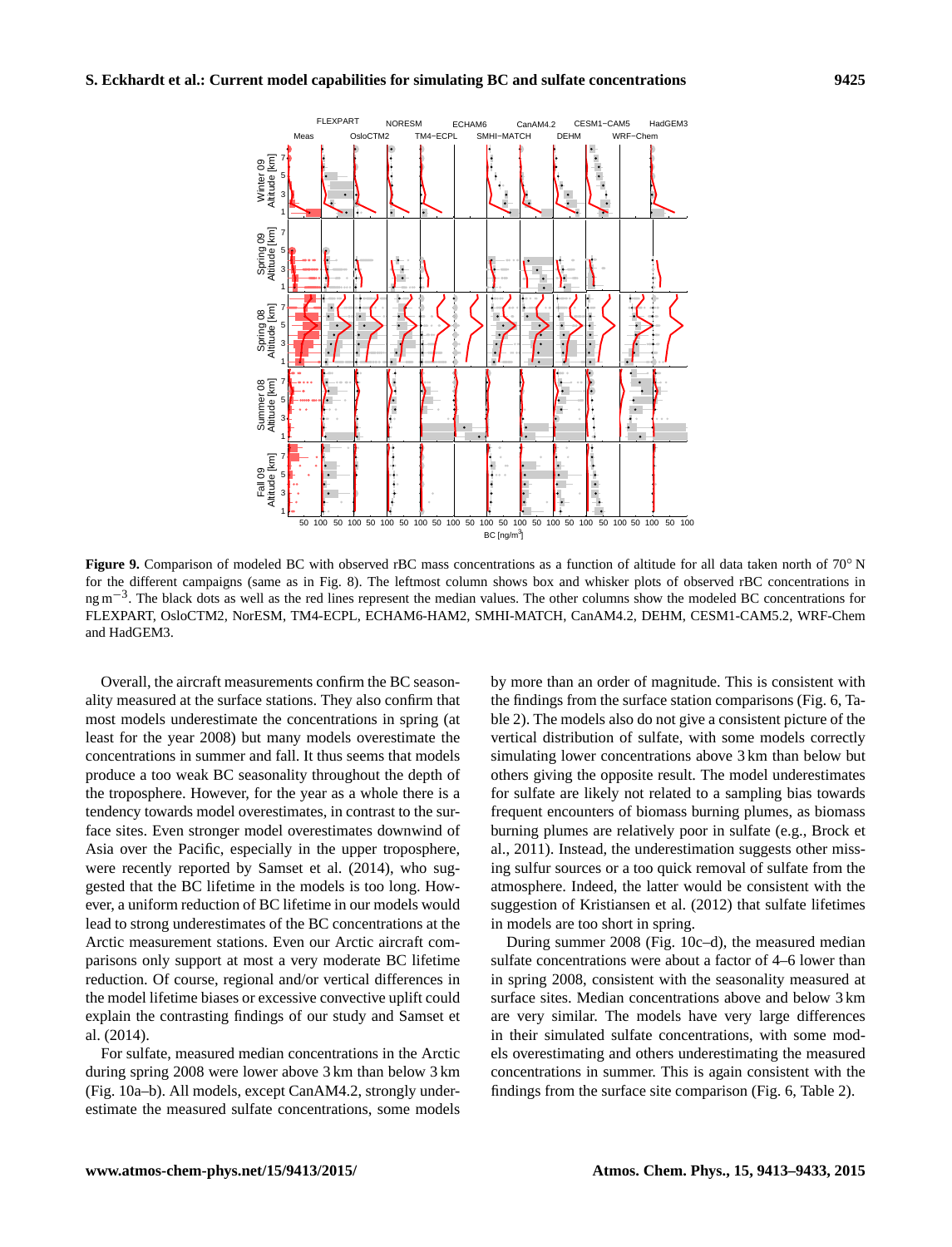

Figure 10. Median  $SO_4$  concentrations for the ARCTAS/ARCPAC spring 2008 **(a**–**b)** and ARCTAS summer 2008 **(c**–**d)** campaigns. The red bar and the red horizontal line show the observations, the other colored bars the various models. The analysis is performed for measurements below 3 km (left panels) and above 3 km (right panels). Note: each row has a different y axis.

#### **6 Station vs. low-altitude aircraft measurements**

Contrary to the year-round station measurement programs, the aircraft campaigns sample the atmosphere only during limited time periods and their representativeness with regard to climatological means may be questioned. Furthermore, from the aircraft measurements we have seen that spring 2008 and 2009 had very different measured rBC concentrations, and modeling problems were larger for spring 2008, when there was intensive biomass burning influence in the Arctic. A valid question is therefore whether the surface measurements show the same differences between 2008 and 2009.

To investigate how consistent a picture the aircraft campaigns give vis-a-vis the station measurements, we compare all aircraft data from the lowest 3 km and lowest 1 km to the values obtained from the surface stations for the same months (Fig. 11). Selecting data only for even lower altitudes is problematic as the data coverage becomes very poor. In Fig. 11, we also show the station measurements obtained for the years 2008 and 2009 separately. For eBC, the measurements obtained for the same month at the different stations and during different years are (with a few exceptions such as Barrow in January 2008) quite comparable with each other. In particular, April 2008 did not show higher eBC values than April 2009. This is consistent with the finding that the biomass burning layers in 2008 did not extend to the surface (Brock et al., 2011). At Alert, the EC values are similar to the eBC values, whereas the Station Nord EC values in summer and fall are higher than eBC values at other stations. The aircraft rBC measurements for all campaigns show consistently lower values than the eBC or EC measurements at the ground, except for the HIPPO campaign in January 2009 where, however, the data coverage particularly below 1 km is poor. It is possi-



**Figure 11.** Comparison of eBC ( $ng m^{-3}$ ) measured at the stations Zeppelin (Zep), Alert (Alt), and Barrow (Brw) (grey bars), EC measured at Alert and Station Nord (Nord) (green dots and bars) and rBC ( $ng\ m^{-3}$ ) measured by aircraft (Air) in the lowest 3 km and 1 km, north of 70◦ N (blue bars) for the years 2008 and 2009 for **(a)** January, **(b)** April, **(c)** June and July and **(d)** October and November. The black dots represent the median, and the boxes the interquartile range. For the aircraft measurements, the blue boxes show the results for the lowest 3 km; the black box outlines show the results for the lowest 1 km.

ble that the BC concentrations show a strong gradient in the lowest 1 km and that surface concentrations are indeed systematically higher than concentrations just aloft. However, an alternative explanation could be that the rBC measurements are biased low against the eBC or EC measurements, given the different measurement techniques used. A direct comparison of all three measurement techniques at the Alert station also suggests a low bias of rBC against eBC and EC concentrations (S. Sharma, personal communication, 2014). For sulfate (Fig. 12) the measurements show a much larger variability than for BC, both between stations and between the two different years. For instance, the 25th percentile of the sulfate concentrations at Alert in January 2009 is higher than the 75th percentile of the other stations and also of Alert in January 2008. On the other hand, the sulfate concentrations measured during the two available flight campaigns in spring and summer 2008 are not systematically different from those measured at the stations, although the median concentration in summer 2008 is somewhat lower than at the stations. This is consistent with the eBC or rBC differences.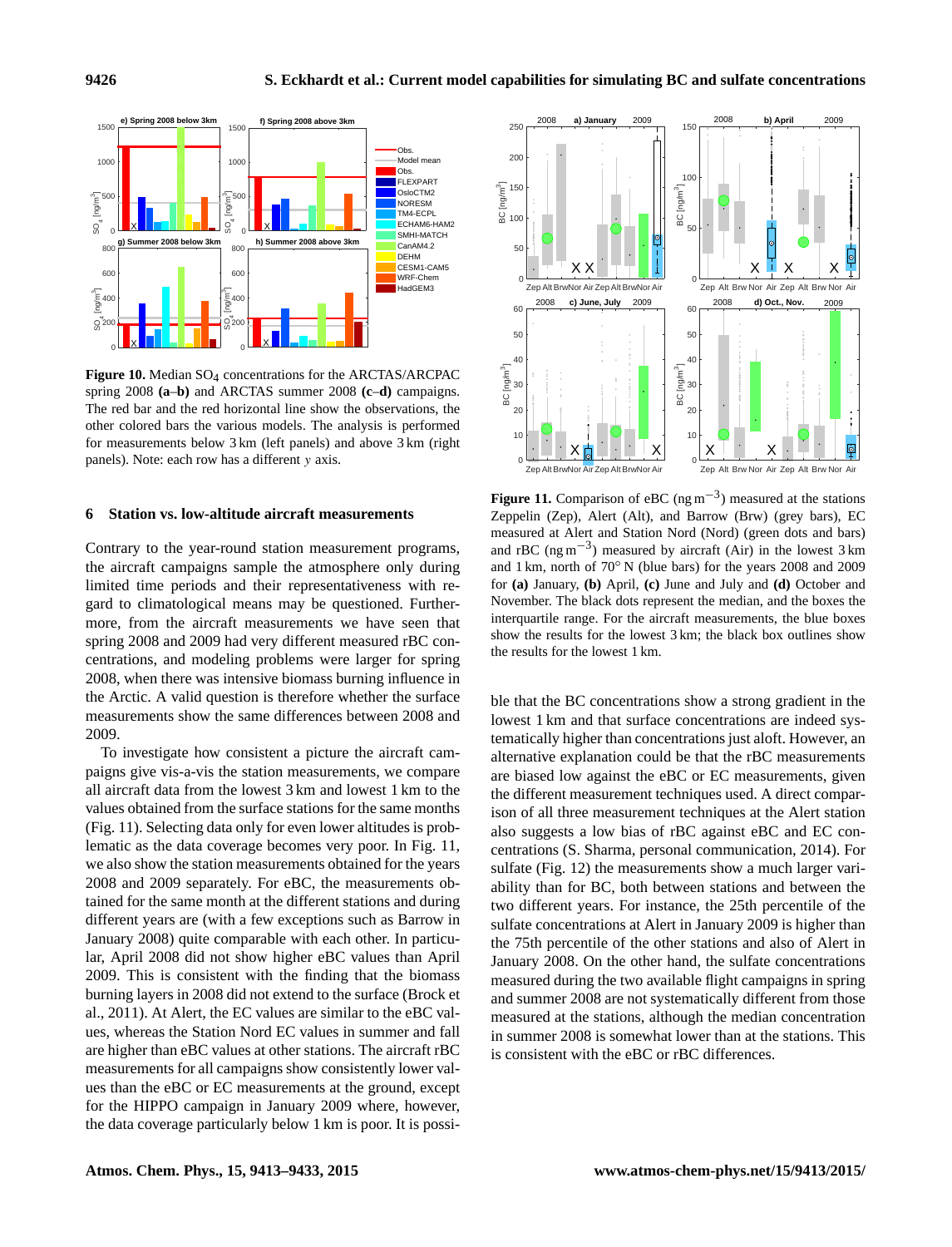

**Figure 12.** Same as Fig. 9 but for sulfate.

#### **7 Sulfate/BC correlations**

In this section, we perform a correlation analysis of BC and sulfate. Such an analysis allows some insights into the mixing state of the Arctic aerosol. BC and sulfate largely originate from different sources (although some sulfate is coemitted with BC by combustion processes). A poor correlation between BC and sulfate means that BC and sulfate either arrive at the measurement stations in distinct air masses or that at least the different aerosol types (even if the air masses mix) remain externally mixed and thus are affected to a different and varying extent by removal processes. On the other hand, a strong correlation implies that BC and sulfate arrive in air masses where contributions from their different emission sources are mixed and that, furthermore, the aerosol must also be internally mixed, as otherwise different removal efficiencies for BC and sulfate would lead to decorrelation between the two species. Such a correlation analysis has in fact recently also been performed with measurement data from Station Nord (Massling et al., 2015). In our case, we can furthermore compare measured and modeled correlations, allowing some insights into how models treat the mixing of different aerosol types compared to reality.

Figure 13 shows correlation plots between monthly mean sulfate and eBC for the measurements and the models sampled at the different stations. In the observations, sulfate and eBC correlations for Alert, Pallas and Zeppelin are statistically significant at the 99.9 % level (Table 3). The slopes of the regression lines shown in Fig. 13 are reported in Table 3. For the observations, they are very similar: 10.1, 8.4 and 8.9 ng[SO<sub>4</sub>] m<sup>-3</sup> (ng[eBC] m<sup>-3</sup>)<sup>-1</sup> for Alert, Pallas and Zeppelin, respectively. For Barrow, where the correlation is not significant because of two eBC-rich outlier data points, the slope is smaller  $(6.4 \text{ ng } [SO_4] \text{ m}^{-3} (\text{ng } [eBC] \text{ m}^{-3})^{-1}$ ). The strong correlation between sulfate and eBC and the similar-

**Table 3.** Slopes of regression lines between monthly mean concentrations of sulfate and (e)BC for the different stations. Slopes are calculated both for the observations and the model values. Values that are statistically significant at the 99.9 % level are written in bold font. For the mean over all sites/models, only the statistically significant values were averaged.

|                     | Alert  | Barrow | Pallas  | Zeppelin | Mean |
|---------------------|--------|--------|---------|----------|------|
| <b>Observations</b> | 10.1   | 6.4    | 8.4     | 8.9      | 9.1  |
| Model mean          | 17.3   | 16.6   | 6.7     | 9.7      | 12.6 |
| OsloCTM2            | $-8.6$ | 2.4    | $-2.0$  | $-5.5$   |      |
| <b>NorESM</b>       | 35.3   | 27.8   | 0.4     | 12.1     | 35.3 |
| TM4-ECPL            | 9.5    | 33.2   | 5.8     | 8.1      | 19.5 |
| ECHAM6-HAM2         | 30.0   | 90.4   | 1.0     | $-746.4$ |      |
| SMHI-MATCH          | 25.6   | 25.9   | 0.4     | 10.9     | 25.7 |
| CanAM4.2            | 18.2   | 2.5    | 7.1     | 12.4     | 15.3 |
| <b>DEHM</b>         | 7.5    | 5.7    | 1.6     | 6.7      | 5.4  |
| CESM1-CAM5.2        | 11.1   | 8.9    | 9.6     | 9.9      | 9.9  |
| WRF-Chem            | 6.4    | 9.3    | 9.8     | 2.4      | 8.5  |
| HadGEM3             | 10.7   | $-8.7$ | $-0.81$ | 3.2      |      |

ity of the slopes suggests that the sources contributing to the measurements at the different stations are similar and that the removal of sulfate and eBC is highly correlated, which would be expected for internally mixed aged aerosol as is typical for the Arctic.

Most of the models, on the other hand, show much weaker correlation between sulfate and BC, and some of the models have no significant correlation at all. Exceptions are DEHM, CESM1-CAM5.2 and WRF-Chem, which show mainly significant correlations and slopes that are comparable at the different stations and that are also quite similar to the observed slopes. This suggests that, with the given emissions, it is possible to reproduce the observed correlations. The lack of correlation between sulfate and BC in the other models – in disagreement with the observations – therefore suggests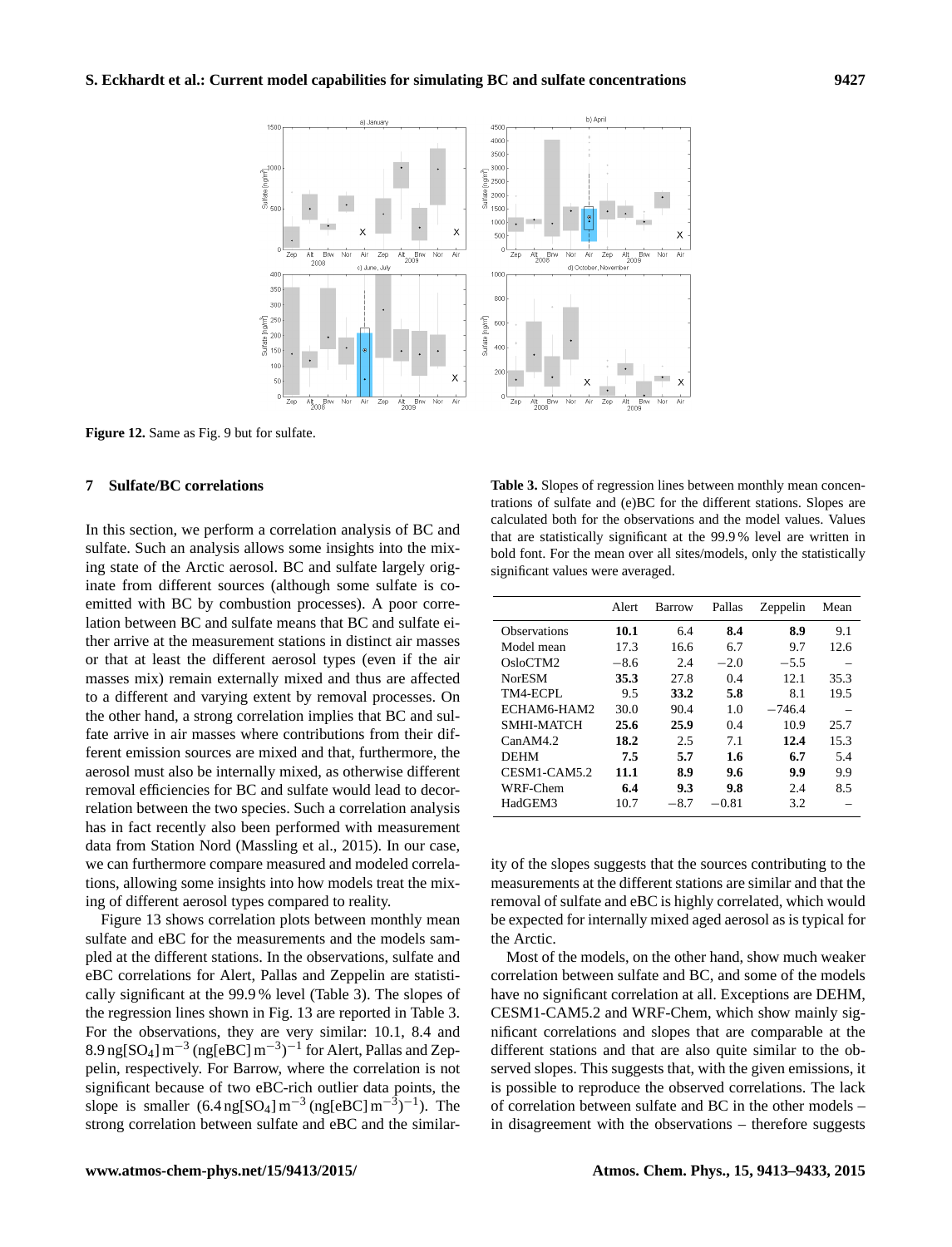

Figure 13. Correlation plots of monthly mean sulfate and (e)BC concentrations for the observations (top left) and the different models sampled at the observation sites. Thick lines denote significant correlations.

that they treat the two species differently, probably having a too large fraction of the aerosol as externally mixed. Correlations could also be degraded by a too strong influence of biogenic (dimethyl sulfide) emissions from the oceans or factors influencing  $SO<sub>2</sub>$  to sulfate conversion such as the level of oxidants in the models. This could lead to varying fractions of sulfur present as  $SO_2$ , and maybe these fractions are more variable in the models than in reality.

Based on the ECLIPSE inventory that is available for BC and for  $SO_2$ , we estimated ratios between those two substances under the assumption that all  $SO<sub>2</sub>$  is converted to sulfate. The  $SO<sub>2</sub>$  to BC emission ratio of anthropogenic emissions in the ECLIPSE inventory is 25 globally and 40 north of 50◦ N. For the GFED biomass burning emissions the emission ratio is only 1.7 globally and 2.5 north of 50◦ N, and for the sum of anthropogenic and biomass burning emissions, we obtain ratios of 19 globally and 25 north of 50<sup>°</sup> N. The mean observed slopes of the observations  $(9.1 \text{ ng } [SO_4] \text{ m}^{-3} (\text{ng } [eBC] \text{ m}^{-3})^{-1})$  and the slopes modeled by DEHM  $(5.4 \text{ ng } [SO_4] \text{ m}^{-3} (\text{ng } [BC] \text{ m}^{-3})^{-1}$ ), CESM1-CAM5.2 (9.9 ng[SO<sub>4</sub>] m<sup>-3</sup> (ng[BC] m<sup>-3</sup>)<sup>-1</sup>) and WRF-Chem  $(8.5 \text{ ng } [SO_4] \text{ m}^{-3} (\text{ng } [BC] \text{ m}^{-3})^{-1})$  are much lower than the emission ratio of anthropogenic emissions in the ECLIPSE inventory and they are also lower than the emission ratio for mixed anthropogenic and biomass burning emissions. This suggests that biomass burning emissions are relatively more important in the Arctic than elsewhere, that there are missing BC sources, that sulfur emissions are overestimated (although this is not so likely, given the too low SO<sub>2</sub> emissions in high-latitude Russia in the ECLIPSE version 4a inventory used here), and/or that there exists a mechanism that enriches aerosols in BC relative to sulfate in the Arctic atmosphere. The latter could be related to the hydrophobic nature of freshly emitted BC.

# **8 Conclusions**

Based on our comprehensive study of measured and modeled BC and sulfate in the Arctic, we can draw the following conclusions.

**–** The simulation of BC concentrations in the Arctic has improved compared to earlier studies (e.g., Shindell et al., 2008; Koch et al., 2009; AMAP, 2011). For instance, our model-mean underestimate of Arctic eBC at Barrow and Alert is about a factor of 2, compared to 1 order of magnitude reported in Shindell et al. (2008). Nevertheless, the aerosol seasonality at the surface is still too weak in most models. Concentrations of eBC and sulfate averaged over three surface sites in the western Arctic are underestimated in winter/spring in all but one model (model means for January–March underestimated by 59 and 37 % for BC and sulfate), whereas concentrations in summer are overestimated in the model mean (by 88 and 44 % for July–September), but with overestimates as well as underestimates present in individual models.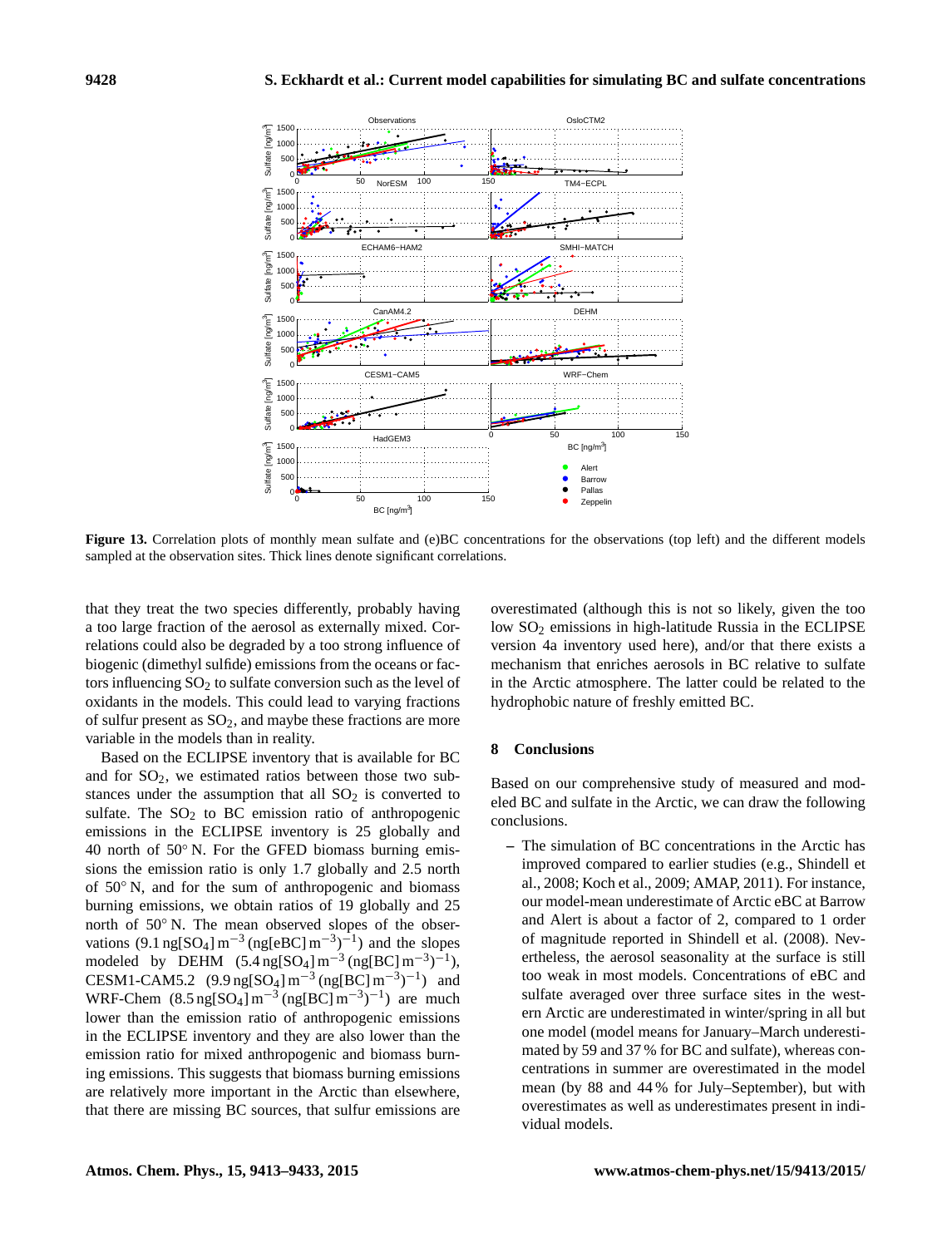- **–** For the aircraft campaigns, the models overestimated measured rBC during all seasons except for spring and throughout the depth of the troposphere. In spring 2009, no overestimate was found, and in spring 2008 the models underestimated both rBC and sulfate strongly. For rBC, this could have been due to underestimation of the strong influence of biomass burning emissions observed during that campaign. The largest eBC underestimates are found for the station Tiksi, which is closest to potential Russian source regions and where the annual mean eBC concentration is 3 times higher than the average annual mean for all other stations. This suggests an underestimate of BC sources in Russia in the emission inventory used, even though this inventory contains gas flaring as an important BC source there.
- **–** We found a strong correlation between observed sulfate and eBC, with consistent sulfate/eBC slopes for all Arctic stations. This confirms earlier studies that the source regions contributing to sulfate and BC throughout the Arctic are similar (e.g., Hirdman et al., 2010) and that the aerosols are internally mixed and undergo similar removal (e.g., Quinn et al., 2007). However, only three models reproduced this finding, whereas sulfate and BC are weakly correlated in the other models.
- **–** We found that, overall, no class of models (e.g., CTMs, CCMs) performed substantially better than the others and model performance did also not depend on resolution. Therefore, differences are largely due to the treatment of aerosol removal in the models.

*Acknowledgements.* The research leading to these results has received funding from the European Union Seventh Framework Programme (FP7/2007–2013) under grant agreement no. 282688 – ECLIPSE. Some of the work was conducted for and funded by the Arctic Monitoring and Assessment Programme (AMAP). French authors also acknowledge support from the CLIMSLIP-ANR project and computer resources provided by IDRIS HPC resources under the allocation 2014-017141 under GENCI. Contributions by SMHI were funded by the Swedish Environmental Protection Agency under contract NV-09414-12 and through the Swedish Climate and Clean Air research program, SCAC. Simulations with CanAM4.2 were supported by the Network on Climate and Aerosols: Addressing Key Uncertainties in Remote Canadian Environments (NETCARE), with partial funding from the Natural Sciences and Engineering Research Council of Canada (NSERC). This is PMEL contribution number 4276. ECMWF gave access to their meteorological data. Environment Canada provided the sulfate data and eBC data. Shao-Meng Li (Environment Canada) provided the PAMARCMIP BC data set obtained by the EC system (SP2). We thank Stockholm University (P. Tunved) for eBC data from Zeppelin, and all contributors to the ARCTAS, ARCPAC, HIPPO and PAMARCMiP campaigns. HIPPO data products were downloaded from [http://hippo.ornl.gov/dataaccess.](http://hippo.ornl.gov/dataaccess)

Julia Schmale is acknowledged for valuable discussion. We thank the two anonymous reviewers for their comments and suggestions.

Edited by: M. K. Dubey

#### **References**

- Allen, R. J. and Landuyt, W.: The vertical distribution of black carbon in CMIP5models: Comparison to observations and the importance of convective transport, J. Geophys. Res.-Atmos., 119, 4808–4835, doi[:10.1002/2014jd021595,](http://dx.doi.org/10.1002/2014jd021595) 2014.
- Amann, M., Bertok, I., Borken-Kleefeld, J., Cofala, J., Heyes, C., Hoeglund-Isaksson, L., Klimont, Z., Nguyen, B., Posch, M., Rafaj, P., Sandler, R., Schoepp, W., Wagner, F., and Winiwarter, W.: Cost-effective control of air quality and greenhouse gases in Europe: Modeling and policy applications, Environ. Model. Softw., 26, 1489–1501, 2011.
- AMAP: AMAP Assessment 2006: Acidifying Pollutants, Arctic Haze, and Acidification in the Arctic, Arctic Monitoring and Assessment Programme (AMAP), Oslo, Norway, xii + 112 pp., 2006.
- AMAP: The Impact of Black Carbon on Arctic Climate, by: Quinn, P. K., Stohl, A., Arneth, A., Berntsen, T., Burkhart, J. F., Christensen, J., Flanner, M., Kupiainen, K., Lihavainen, H., Shepherd, M., Shevchenko, V., Skov, H., and Vestreng, V., Arctic Monitoring and Assessment Programme (AMAP), Oslo, 72 pp., 2011.
- AMAP: AMAP Assessment 2015: Black Carbon and Ozone as Arctic Climate Forcers, Arctic Monitoring and Assessment Programme (AMAP), Oslo, Norway, in press, 2015.
- Andersson, C., Langner, J., and Bergstrom, R.: Interannual variation and trends in air pollution over Europe due to climate variability during 1958–2001 simulated with a regional CTM coupled to the ERA40 reanalysis, Tellus B, 59, 77–98, doi[:10.1111/j.1600-](http://dx.doi.org/10.1111/j.1600-0889.2006.00196.x) [0889.2006.00196.x,](http://dx.doi.org/10.1111/j.1600-0889.2006.00196.x) 2007.
- Bahreini, R., Dunlea, E. J., Matthew, B. M., Simons, C., Docherty, K. S., DeCarlo, P. F., Jimenez, J. L., Brock, C. A., and Middlebrook, A. M.: Design and operation of a pressure-controlled inlet for airborne sampling with an aerodynamic aerosol lens, Aerosol Sci. Technol., 42, 465–471, doi[:10.1080/02786820802178514,](http://dx.doi.org/10.1080/02786820802178514) 2008.
- Bentsen, M., Bethke, I., Debernard, J. B., Iversen, T., Kirkevåg, A., Seland, Ø., Drange, H., Roelandt, C., Seierstad, I. A., Hoose, C., and Kristjánsson, J. E.: The Norwegian Earth System Model, NorESM1-M – Part 1: Description and basic evaluation of the physical climate, Geosci. Model Dev., 6, 687–720, doi[:10.5194/gmd-6-687-2013,](http://dx.doi.org/10.5194/gmd-6-687-2013) 2013.
- Bond, T. C. and Bergstrom, R. W.: Light absorption by carbonaceous particles: An investigative review, Aerosol Sci. Technol., 40, 27–67, doi[:10.1080/02786820500421521,](http://dx.doi.org/10.1080/02786820500421521) 2006.
- Bond, T. C., Streets, D. G., Yarber, K. F., Nelson, S. M., Woo, J. H., and Klimont, Z.: A technology-based global inventory of black and organic carbon emissions from combustion, J. Geophys. Res.-Atmos., 109, D14203, doi[:10.1029/2003jd003697,](http://dx.doi.org/10.1029/2003jd003697) 2004.
- Brandt, J., Silver, J. D., Frohn, L. M., Geels, C., Gross, A., Hansen, A. B., Hansen, K. M., Hedegaard, G. B., Skjoth, C. A., Villadsen, H., Zare, A., and Christensen, J. H.: An integrated model study for Europe and North America using the Danish Eulerian Hemispheric Model with focus on interconti-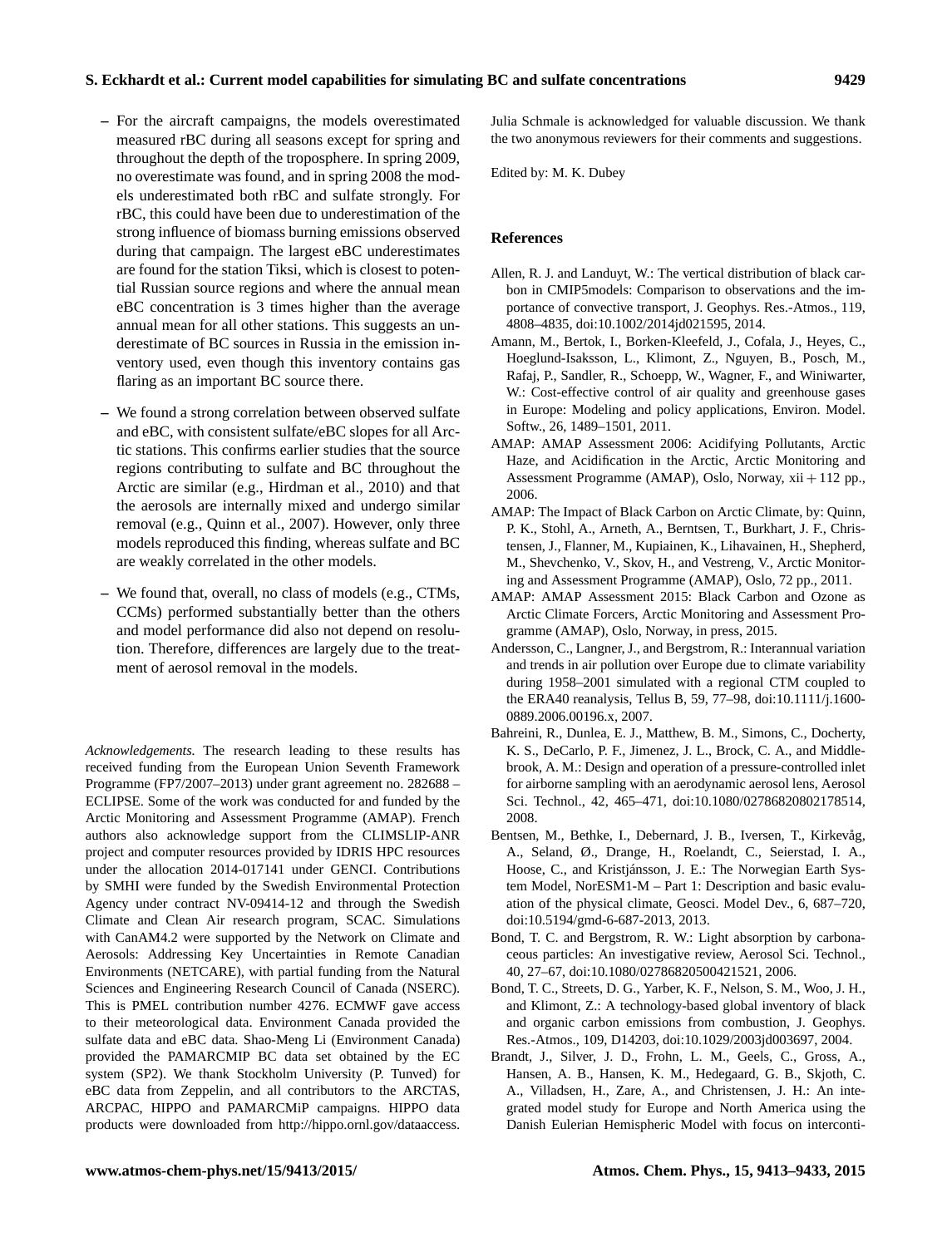nental transport of air pollution, Atmos. Environ., 53, 156–176, doi[:10.1016/j.atmosenv.2012.01.011,](http://dx.doi.org/10.1016/j.atmosenv.2012.01.011) 2012.

- Breider, T. J., Mickley, L. J., Jacob, D. J., Wang, Q., Fisher, J. A., Chang, R. Y. W., and Alexander, B.: Annual distributions and sources of Arctic aerosol components, aerosol optical depth, and aerosol absorption, J. Geophys. Res.-Atmos., 119, 4107–4124, 2014.
- Brock, C. A., Cozic, J., Bahreini, R., Froyd, K. D., Middlebrook, A. M., McComiskey, A., Brioude, J., Cooper, O. R., Stohl, A., Aikin, K. C., de Gouw, J. A., Fahey, D. W., Ferrare, R. A., Gao, R.-S., Gore, W., Holloway, J. S., Hübler, G., Jefferson, A., Lack, D. A., Lance, S., Moore, R. H., Murphy, D. M., Nenes, A., Novelli, P. C., Nowak, J. B., Ogren, J. A., Peischl, J., Pierce, R. B., Pilewskie, P., Quinn, P. K., Ryerson, T. B., Schmidt, K. S., Schwarz, J. P., Sodemann, H., Spackman, J. R., Stark, H., Thomson, D. S., Thornberry, T., Veres, P., Watts, L. A., Warneke, C., and Wollny, A. G.: Characteristics, sources, and transport of aerosols measured in spring 2008 during the aerosol, radiation, and cloud processes affecting Arctic Climate (ARCPAC) Project, Atmos. Chem. Phys., 11, 2423–2453, doi[:10.5194/acp-11-2423-](http://dx.doi.org/10.5194/acp-11-2423-2011) [2011,](http://dx.doi.org/10.5194/acp-11-2423-2011) 2011.
- Browse, J., Carslaw, K. S., Arnold, S. R., Pringle, K., and Boucher, O.: The scavenging processes controlling the seasonal cycle in Arctic sulphate and black carbon aerosol, Atmos. Chem. Phys., 12, 6775–6798, doi[:10.5194/acp-12-6775-2012,](http://dx.doi.org/10.5194/acp-12-6775-2012) 2012.
- Cappa, C., Lack, D., Burkholder, J., and Ravishankara, A.: Bias in filter based aerosol light absorption measurements due to organic aerosol loading: evidence from laboratory measurements, Aerosol Sci. Technol., 42, 1022–1032, doi[:10.1080/02786820802389285,](http://dx.doi.org/10.1080/02786820802389285) 2008.
- Cavalli, F., Viana, M., Yttri, K. E., Genberg, J., and Putaud, J.-P.: Toward a standardised thermal-optical protocol for measuring atmospheric organic and elemental carbon: the EUSAAR protocol, Atmos. Meas. Tech., 3, 79–89, doi[:10.5194/amt-3-79-2010,](http://dx.doi.org/10.5194/amt-3-79-2010) 2010.
- Chan, T. W., Huang, L., Leaitch, W. R., Sharma, S., Brook, J. R., Slowik, J. G., Abbatt, J. P. D., Brickell, P. C., Liggio, J., Li, S.- M., and Moosmüller, H.: Observations of OM/OC and specific attenuation coefficients (SAC) in ambient fine PM at a rural site in central Ontario, Canada, Atmos. Chem. Phys., 10, 2393–2411, doi[:10.5194/acp-10-2393-2010,](http://dx.doi.org/10.5194/acp-10-2393-2010) 2010.
- Christensen, J. H.: The Danish Eulerian hemispheric model – A three-dimensional air pollution model used for the Arctic, Atmos. Environ., 31, 4169–4191, doi[:10.1016/s1352-](http://dx.doi.org/10.1016/s1352-2310(97)00264-1) [2310\(97\)00264-1,](http://dx.doi.org/10.1016/s1352-2310(97)00264-1) 1997.
- Daskalakis, N., Myriokefalitakis, S., and Kanakidou, M.: Sensitivity of tropospheric loads and lifetimes of short lived pollutants to fire emissions, Atmos. Chem. Phys., 15, 3543–3563, doi[:10.5194/acp-15-3543-2015,](http://dx.doi.org/10.5194/acp-15-3543-2015) 2015.
- Eckhardt, S., Hermansen, O., Grythe, H., Fiebig, M., Stebel, K., Cassiani, M., Baecklund, A., and Stohl, A.: The influence of cruise ship emissions on air pollution in Svalbard – a harbinger of a more polluted Arctic?, Atmos. Chem. Phys., 13, 8401–8409, doi[:10.5194/acp-13-8401-2013,](http://dx.doi.org/10.5194/acp-13-8401-2013) 2013.
- Eleftheriadis, K., Vratolis, S., and Nyeki, S.: Aerosol black carbon in the European Arctic: Measurements at Zeppelin station, Ny-Alesund, Svalbard from 1998–2007, Geophys. Res. Lett., 36, L02809, doi[:10.1029/2008gl035741,](http://dx.doi.org/10.1029/2008gl035741) 2009.
- Fisher, J. A., Jacob, D. J., Wang, Q., Bahreini, R., Carouge, C. C., Cubison, M. J., Dibb, J. E., Diehl, T., Jimenez, J. L., Leibensperger, E. M., Lu, Z., Meinders, M. B. J., Pye, H. O. T., Quinn, P. K., Sharma, S., Streets, D. G., van Donkelaar, A., and Yantosca, R. M.: Sources, distribution, and acidity of sulfateammonium aerosol in the Arctic in winter-spring, Atmos. Environ., 45, 7301–7318, doi[:10.1016/j.atmosenv.2011.08.030,](http://dx.doi.org/10.1016/j.atmosenv.2011.08.030) 2011.
- Flanner, M. G., Zender, C. S., Hess, P. G., Mahowald, N. M., Painter, T. H., Ramanathan, V., and Rasch, P. J.: Springtime warming and reduced snow cover from carbonaceous particles, Atmos. Chem. Phys., 9, 2481–2497, doi[:10.5194/acp-9-2481-](http://dx.doi.org/10.5194/acp-9-2481-2009) [2009,](http://dx.doi.org/10.5194/acp-9-2481-2009) 2009.
- Garrett, T. J., Zhao, C., and Novelli, P. C.: Assessing the relative contributions of transport efficiency and scavenging to seasonal variability in Arctic aerosol, Tellus B, 62, 190–196, doi[:10.1111/j.1600-0889.2010.00453.x,](http://dx.doi.org/10.1111/j.1600-0889.2010.00453.x) 2010.
- Garrett, T. J., Brattstrom, S., Sharma, S., Worthy, D. E. J., and Novelli, P.: The role of scavenging in the seasonal transport of black carbon and sulfate to the Arctic, Geophys. Res. Lett., 38, L16805, doi[:10.1029/2011gl048221,](http://dx.doi.org/10.1029/2011gl048221) 2011.
- GEA: Global Energy Assessment: Toward a Sustainable Future, Cambridge University Press, UK, 2012.
- Grell, G. A., Peckham, S. E., Schmitz, R., McKeen, S. A., Frost, G., Skamarock, W. C., and Eder, B.: Fully coupled "online" chemistry within the WRF model, Atmos. Environ., 39, 6957–6975, doi[:10.1016/j.atmosenv.2005.04.027,](http://dx.doi.org/10.1016/j.atmosenv.2005.04.027) 2005.
- Heidam, N. Z., Christensen, J., Wahlin, P., and Skov, H.: Arctic atmospheric contaminants in NE Greenland: levels, variations, origins, transport, transformations and trends 1990–2001, Sci. Total Environ., 331, 5–28, doi[:10.1016/j.scitotenv.2004.03.033,](http://dx.doi.org/10.1016/j.scitotenv.2004.03.033) 2004.
- Hewitt, H. T., Copsey, D., Culverwell, I. D., Harris, C. M., Hill, R. S. R., Keen, A. B., McLaren, A. J., and Hunke, E. C.: Design and implementation of the infrastructure of HadGEM3: the nextgeneration Met Office climate modelling system, Geosci. Model Dev., 4, 223–253, doi[:10.5194/gmd-4-223-2011,](http://dx.doi.org/10.5194/gmd-4-223-2011) 2011.
- Hirdman, D., Sodemann, H., Eckhardt, S., Burkhart, J. F., Jefferson, A., Mefford, T., Quinn, P. K., Sharma, S., Ström, J., and Stohl, A.: Source identification of short-lived air pollutants in the Arctic using statistical analysis of measurement data and particle dispersion model output, Atmos. Chem. Phys., 10, 669–693, doi[:10.5194/acp-10-669-2010,](http://dx.doi.org/10.5194/acp-10-669-2010) 2010.
- Huang, L., Brook, J. R., Zhang, W., Li, S.-M., Graham, L., Ernst, D., Chivulescu, A., and Lu, G.: Stable isotope measurements of carbon fractions (OC/EC) in airborne particulate: A new dimension for source characterization and apportionment, Atmos. Environ., 40, 2690–2705, 2006.
- Huang, L., Gong, S. L., Jia, C. Q., and Lavoue, D.: Relative contributions of anthropogenic emissions to black carbon aerosol in the Arctic, J. Geophys. Res.-Atmos., 115, D19208, doi[:10.1029/2009jd013592,](http://dx.doi.org/10.1029/2009jd013592) 2010.
- Hyvärinen, A. P., Kolmonen, P., Kerminen, V. M., Virkkula, A., Leskinen, A., Komppula, M., Hatakka, J., Burkhart, J., Stohl, A., Aalto, P., Kulmala, M., Lehtinen, K. E. J., Viisanen, Y., and Lihavainen, H.: Aerosol black carbon at five background measurement sites over Finland, a gateway to the Arctic, Atmos. Environ., 45, 4042–4050, doi[:10.1016/j.atmosenv.2011.04.026,](http://dx.doi.org/10.1016/j.atmosenv.2011.04.026) 2011.
- Jacob, D. J., Crawford, J. H., Maring, H., Clarke, A. D., Dibb, J. E., Emmons, L. K., Ferrare, R. A., Hostetler, C. A., Russell, P. B., Singh, H. B., Thompson, A. M., Shaw, G. E., McCauley, E., Ped-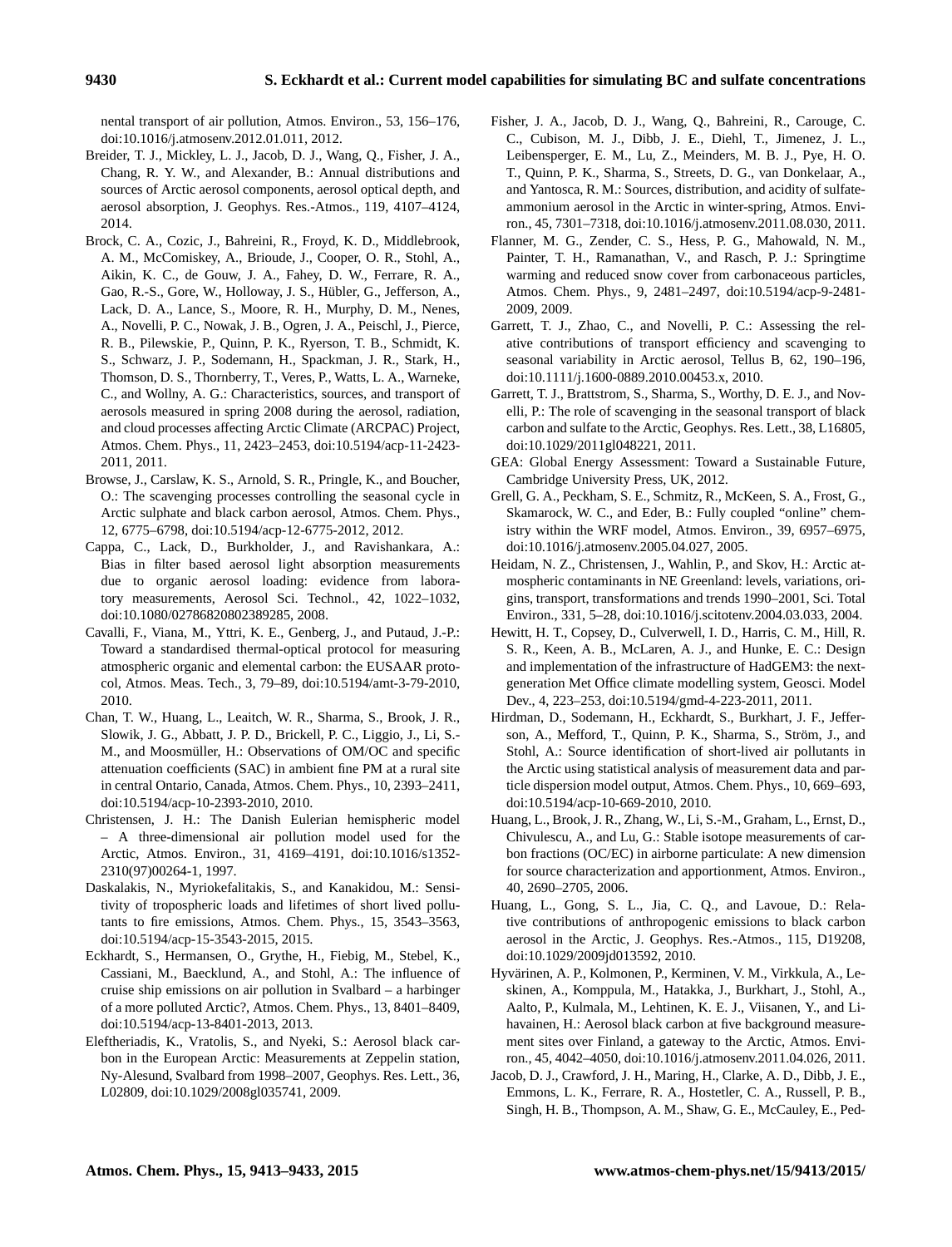#### **S. Eckhardt et al.: Current model capabilities for simulating BC and sulfate concentrations 9431**

erson, J. R., and Fisher, J. A.: The Arctic Research of the Composition of the Troposphere from Aircraft and Satellites (ARCTAS) mission: design, execution, and first results, Atmos. Chem. Phys., 10, 5191–5212, doi[:10.5194/acp-10-5191-2010,](http://dx.doi.org/10.5194/acp-10-5191-2010) 2010.

- Jacobson, M. Z.: Climate response of fossil fuel and biofuel soot, accounting for soot's feedback to snow and sea ice albedo and emissivity, J. Geophys. Res.-Atmos., 109, D21201, doi[:10.1029/2004jd004945,](http://dx.doi.org/10.1029/2004jd004945) 2004.
- Kanakidou, M., Duce, R. A., Prospero, J. M., Baker, A. R., Benitez-Nelson, C., Dentener, F. J., Hunter, K. A., Liss, P. S., Mahowald, N., Okin, G. S., Sarin, M., Tsigaridis, K., Uematsu, M., Zamora, L. M., and Zhu, T.: Atmospheric fluxes of organic N and P to the global ocean, Global Biogeochem. Cy., 26, GB3026, doi[:10.1029/2011gb004277,](http://dx.doi.org/10.1029/2011gb004277) 2012.
- Kirkevåg, A., Iversen, T., Seland, Ø., Hoose, C., Kristjánsson, J. E., Struthers, H., Ekman, A. M. L., Ghan, S., Griesfeller, J., Nilsson, E. D., and Schulz, M.: Aerosol-climate interactions in the Norwegian Earth System Model – NorESM1-M, Geosci. Model Dev., 6, 207–244, doi[:10.5194/gmd-6-207-2013,](http://dx.doi.org/10.5194/gmd-6-207-2013) 2013.
- Klimont, Z., Smith, S. J., and Cofala, J.: The last decade of global anthropogenic sulfur dioxide: 2000-2011 emissions, Environ. Res. Lett., 8, doi[:10.1088/1748-9326/8/1/014003,](http://dx.doi.org/10.1088/1748-9326/8/1/014003) 2013.
- Klimont, Z., Kupiainen, K., Heyes, Ch., Purohit, P., Cofala, J., Rafaj, P., Borken-Kleefeld, J., and Schoepp, W.: Global anthropogenic emissions of particulate matter, in preparation, 2015a.
- Klimont, Z., Hoglund, L., Heyes, Ch., Rafaj, P., Schoepp, W., Cofala, J., Borken-Kleefeld, J., Purohit, P., Kupiainen, K., Winiwarter, W., Amann, M., Zhao, B., Wang, S. X., Bertok, I., and Sander, R.: Global scenarios of air pollutants and methane: 1990–2050, in preparation, 2015b.
- Koch, D., Schulz, M., Kinne, S., McNaughton, C., Spackman, J. R., Balkanski, Y., Bauer, S., Berntsen, T., Bond, T. C., Boucher, O., Chin, M., Clarke, A., De Luca, N., Dentener, F., Diehl, T., Dubovik, O., Easter, R., Fahey, D. W., Feichter, J., Fillmore, D., Freitag, S., Ghan, S., Ginoux, P., Gong, S., Horowitz, L., Iversen, T., Kirkevåg, A., Klimont, Z., Kondo, Y., Krol, M., Liu, X., Miller, R., Montanaro, V., Moteki, N., Myhre, G., Penner, J. E., Perlwitz, J., Pitari, G., Reddy, S., Sahu, L., Sakamoto, H., Schuster, G., Schwarz, J. P., Seland, Ø., Stier, P., Takegawa, N., Takemura, T., Textor, C., van Aardenne, J. A., and Zhao, Y.: Evaluation of black carbon estimations in global aerosol models, Atmos. Chem. Phys., 9, 9001–9026, doi[:10.5194/acp-9-9001-2009,](http://dx.doi.org/10.5194/acp-9-9001-2009) 2009.
- Kondo, Y., Matsui, H., Moteki, N., Sahu, L., Takegawa, N., Kajino, M., Zhao, Y., Cubison, M. J., Jimenez, J. L., Vay, S., Diskin, G. S., Anderson, B., Wisthaler, A., Mikoviny, T., Fuelberg, H. E., Blake, D. R., Huey, G., Weinheimer, A. J., Knapp, D. J., and Brune, W. H.: Emissions of black carbon, organic, and inorganic aerosols from biomass burning in North America and Asia in 2008, J. Geophys. Res.-Atmos., 116, D08204, doi[:10.1029/2010jd015152,](http://dx.doi.org/10.1029/2010jd015152) 2011.
- Kristiansen, N. I., Stohl, A., and Wotawa, G.: Atmospheric removal times of the aerosol-bound radionuclides  $^{137}Cs$  and  $^{131}I$  measured after the Fukushima Dai-ichi nuclear accident – a constraint for air quality and climate models, Atmos. Chem. Phys., 12, 10759–10769, doi[:10.5194/acp-12-10759-2012,](http://dx.doi.org/10.5194/acp-12-10759-2012) 2012.
- Lack, D. A., Cappa, C. D., Covert, D. S., Baynard, T., Massoli, P., Sierau, B., Bates, T. S., Quinn, P. K., Lovejoy, E. R., and Ravishankara, A. R.: Bias in filter based aerosol light absorp-

tion measurements due to organic aerosol loading: evidence from ambient measurements, Aerosol Sci. Tech., 42, 1033–1041, doi[:10.1080/02786820802389277,](http://dx.doi.org/10.1080/02786820802389277) 2008.

- Lamarque, J.-F., Bond, T. C., Eyring, V., Granier, C., Heil, A., Klimont, Z., Lee, D., Liousse, C., Mieville, A., Owen, B., Schultz, M. G., Shindell, D., Smith, S. J., Stehfest, E., Van Aardenne, J., Cooper, O. R., Kainuma, M., Mahowald, N., Mc-Connell, J. R., Naik, V., Riahi, K., and van Vuuren, D. P.: Historical (1850–2000) gridded anthropogenic and biomass burning emissions of reactive gases and aerosols: methodology and application, Atmos. Chem. Phys., 10, 7017–7039, doi[:10.5194/acp-](http://dx.doi.org/10.5194/acp-10-7017-2010)[10-7017-2010,](http://dx.doi.org/10.5194/acp-10-7017-2010) 2010.
- Law, K. S. and Stohl, A.: Arctic air pollution: Origins and impacts, Science, 315, 1537–1540, doi[:10.1126/science.1137695,](http://dx.doi.org/10.1126/science.1137695) 2007.
- Law, K. S., Stohl, A., Quinn, P. K., Brock, C. A., Burkhart, J. F., Paris, J.-D., Ancellet, G., Singh, H. B., Roiger, A., Schlager, H., Dibb, J., Jacob, D. J., Arnold, S. R., Pelon, J., and Thomas, J. L.: Arctic air pollution: New insights from POLARCAT-IPY, B. Am. Meteorol. Soc., 95, 1873–1895, doi[:10.1175/BAMS-D-13-](http://dx.doi.org/10.1175/BAMS-D-13-00017.1) [00017.1,](http://dx.doi.org/10.1175/BAMS-D-13-00017.1) 2014.
- Liu, J. F., Fan, S. M., Horowitz, L. W., and Levy, H.: Evaluation of factors controlling long-range transport of black carbon to the Arctic, J. Geophys. Res.-Atmos., 116, D04307, doi[:10.1029/2010jd015145,](http://dx.doi.org/10.1029/2010jd015145) 2011.
- Liu, X., Easter, R. C., Ghan, S. J., Zaveri, R., Rasch, P., Shi, X., Lamarque, J.-F., Gettelman, A., Morrison, H., Vitt, F., Conley, A., Park, S., Neale, R., Hannay, C., Ekman, A. M. L., Hess, P., Mahowald, N., Collins, W., Iacono, M. J., Bretherton, C. S., Flanner, M. G., and Mitchell, D.: Toward a minimal representation of aerosols in climate models: description and evaluation in the Community Atmosphere Model CAM5, Geosci. Model Dev., 5, 709–739, doi[:10.5194/gmd-5-709-2012,](http://dx.doi.org/10.5194/gmd-5-709-2012) 2012.
- Lund, M. T. and Berntsen, T.: Parameterization of black carbon aging in the OsloCTM2 and implications for regional transport to the Arctic, Atmos. Chem. Phys., 12, 6999–7014, doi[:10.5194/acp-12-6999-2012,](http://dx.doi.org/10.5194/acp-12-6999-2012) 2012.
- Mahmood, R., von Salzen, K., Flanner, M. G., Sand, M., Langner, J., Wang, H., and Huang, L.: Seasonality of Global and Arctic Black Carbon Processes in the AMAP 1 Multi-Model Ensemble, submitted, 2015.
- Mann, G. W., Carslaw, K. S., Spracklen, D. V., Ridley, D. A., Manktelow, P. T., Chipperfield, M. P., Pickering, S. J., and Johnson, C. E.: Description and evaluation of GLOMAP-mode: a modal global aerosol microphysics model for the UKCA composition-climate model, Geosci. Model Dev., 3, 519–551, doi[:10.5194/gmd-3-519-2010,](http://dx.doi.org/10.5194/gmd-3-519-2010) 2010.
- Massling, A., Nielsen, I. E., Kristensen, D., Christensen, J. H., Sørensen, L. L., Jensen, B., Nguyen, Q. T., Nøjgaard, J. K., Glasius, M., and Skov, H.: Atmospheric black carbon and sulfate concentrations in Northeast Greenland, Atmos. Chem. Phys. Discuss., 15, 11465–11493, doi[:10.5194/acpd-15-11465-2015,](http://dx.doi.org/10.5194/acpd-15-11465-2015) 2015.
- Myhre, G., Berglen, T. F., Johnsrud, M., Hoyle, C. R., Berntsen, T. K., Christopher, S. A., Fahey, D. W., Isaksen, I. S. A., Jones, T. A., Kahn, R. A., Loeb, N., Quinn, P., Remer, L., Schwarz, J. P., and Yttri, K. E.: Modelled radiative forcing of the direct aerosol effect with multi-observation evaluation, Atmos. Chem. Phys., 9, 1365–1392, doi[:10.5194/acp-9-1365-2009,](http://dx.doi.org/10.5194/acp-9-1365-2009) 2009.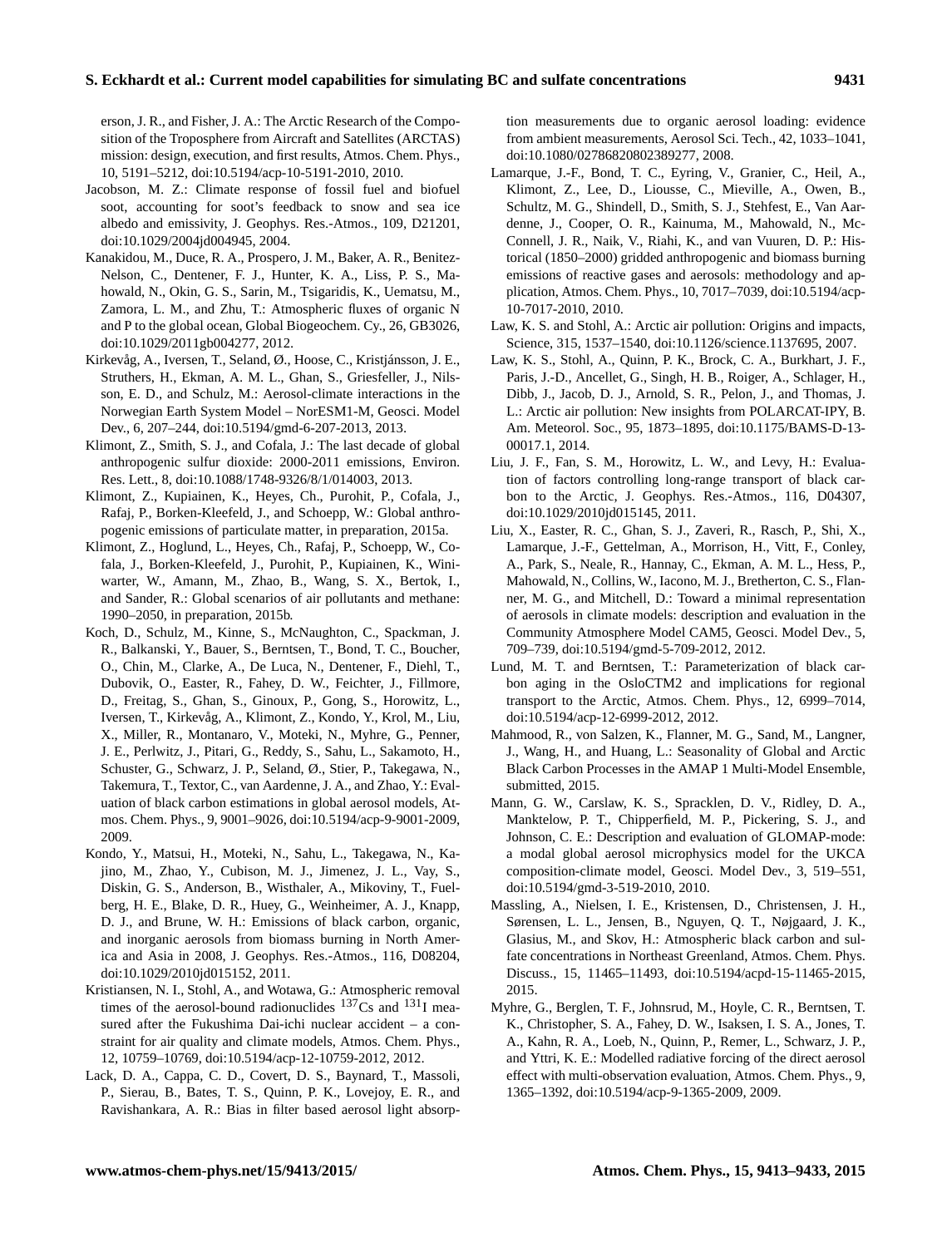- Myhre, G., Shindell, D., Bréon, F.-M., Collins, W., Fuglestvedt, J., Huang, J., Koch, D., Lamarque, J.-F., Lee, D., Mendoza, B., Nakajima, T., Robock, A., Stephens, G., Takemura, T., and Zhang, H.: Anthropogenic and Natural Radiative Forcing, in: Climate Change 2013: The Physical Science Basis. Contribution of Working Group I to the Fifth Assessment Report of the Intergovernmental Panel on Climate Change, edited by: Stocker, T. F., Qin, D., Plattner, G.-K., Tignor, M., Allen, S. K., Boschung, J., Nauels, A., Xia, Y., Bex, V., and Midgley, P. M., Cambridge University Press, Cambridge, United Kingdom and New York, NY, USA, 2013.
- Myriokefalitakis, S., Tsigaridis, K., Mihalopoulos, N., Sciare, J., Nenes, A., Kawamura, K., Segers, A., and Kanakidou, M.: Incloud oxalate formation in the global troposphere: a 3-D modeling study, Atmos. Chem. Phys., 11, 5761–5782, doi[:10.5194/acp-](http://dx.doi.org/10.5194/acp-11-5761-2011)[11-5761-2011,](http://dx.doi.org/10.5194/acp-11-5761-2011) 2011.
- Petzold, A., Ogren, J. A., Fiebig, M., Laj, P., Li, S.-M., Baltensperger, U., Holzer-Popp, T., Kinne, S., Pappalardo, G., Sugimoto, N., Wehrli, C., Wiedensohler, A., and Zhang, X.-Y.: Recommendations for reporting "black carbon" measurements, Atmos. Chem. Phys., 13, 8365–8379, doi[:10.5194/acp-13-8365-](http://dx.doi.org/10.5194/acp-13-8365-2013) [2013,](http://dx.doi.org/10.5194/acp-13-8365-2013) 2013.
- Prank, M., Sofiev, M., Denier van der Gon, H. A. C., Kaasik, M., Ruuskanen, T. M., and Kukkonen, J.: A refinement of the emission data for Kola Peninsula based on inverse dispersion modelling, Atmos. Chem. Phys., 10, 10849–10865, doi[:10.5194/acp-](http://dx.doi.org/10.5194/acp-10-10849-2010)[10-10849-2010,](http://dx.doi.org/10.5194/acp-10-10849-2010) 2010.
- Quinn, P. K., Miller, T. L., Bates, T. S., Ogren, J. A., Andrews, E., and Shaw, G. E.: A 3-year record of simultaneously measured aerosol chemical and optical properties at Barrow, Alaska, J. Geophys. Res.-Atmos., 107, AAC8.1–AAC8.15, doi[:10.1029/2001jd001248,](http://dx.doi.org/10.1029/2001jd001248) 2002.
- Quinn, P. K., Shaw, G., Andrews, E., Dutton, E. G., Ruoho-Airola, T., and Gong, S. L.: Arctic haze: current trends and knowledge gaps, Tellus B, 59, 99–114, doi[:10.1111/j.1600-](http://dx.doi.org/10.1111/j.1600-0889.2006.00238.x) [0889.2006.00238.x,](http://dx.doi.org/10.1111/j.1600-0889.2006.00238.x) 2007.
- Quinn, P. K., Bates, T. S., Baum, E., Doubleday, N., Fiore, A. M., Flanner, M., Fridlind, A., Garrett, T. J., Koch, D., Menon, S., Shindell, D., Stohl, A., and Warren, S. G.: Short-lived pollutants in the Arctic: their climate impact and possible mitigation strategies, Atmos. Chem. Phys., 8, 1723–1735, doi[:10.5194/acp-](http://dx.doi.org/10.5194/acp-8-1723-2008)[8-1723-2008,](http://dx.doi.org/10.5194/acp-8-1723-2008) 2008.
- Ramanathan, V. and Carmichael, G.: Global and regional climate changes due to black carbon, Nat. Geosci., 1, 221–227, doi[:10.1038/ngeo156,](http://dx.doi.org/10.1038/ngeo156) 2008.
- Riahi, K., et al.: Chapter 17 Energy Pathways for Sustainable Development, in: Global Energy Assessment – Toward a Sustainable Future, 1203–1306, Cambridge University Press, Cambridge, UK and New York, NY, USA and the International Institute for Applied Systems Analysis, Laxenburg, Austria, available at: <www.globalenergyassessment.org> (last access: August 2015), 2012.
- Robertson, L., Langner, J., and Engardt, M.: An Eulerian limitedarea atmospheric transport model, J. Appl. Meteorol., 38, 190– 210, doi[:10.1175/1520-0450\(1999\)038<0190:aelaat>2.0.co;2,](http://dx.doi.org/10.1175/1520-0450(1999)038<0190:aelaat>2.0.co;2) 1999.
- Samset, B. H. and Myhre, G.: Vertical dependence of black carbon, sulphate and biomass burning aerosol radiative forcing, Geophys. Res. Lett., 38, L24802, doi[:10.1029/2011gl049697,](http://dx.doi.org/10.1029/2011gl049697) 2011.
- Samset, B. H., Myhre, G., Herber, A., Kondo, Y., Li, S.-M., Moteki, N., Koike, M., Oshima, N., Schwarz, J. P., Balkanski, Y., Bauer, S. E., Bellouin, N., Berntsen, T. K., Bian, H., Chin, M., Diehl, T., Easter, R. C., Ghan, S. J., Iversen, T., Kirkevåg, A., Lamarque, J.-F., Lin, G., Liu, X., Penner, J. E., Schulz, M., Seland, Ø., Skeie, R. B., Stier, P., Takemura, T., Tsigaridis, K., and Zhang, K.: Modelled black carbon radiative forcing and atmospheric lifetime in AeroCom Phase II constrained by aircraft observations, Atmos. Chem. Phys., 14, 12465–12477, doi[:10.5194/acp-](http://dx.doi.org/10.5194/acp-14-12465-2014)[14-12465-2014,](http://dx.doi.org/10.5194/acp-14-12465-2014) 2014.
- Schwarz, J. P., Gao, R. S., Fahey, D. W., Thomson, D. S., Watts, L. A., Wilson, J. C., Reeves, J. M., Darbeheshti, M., Baumgardner, D. G., Kok, G. L., Chung, S. H., Schulz, M., Hendricks, J., Lauer, A., Kaercher, B., Slowik, J. G., Rosenlof, K. H., Thompson, T. L., Langford, A. O., Loewenstein, M., and Aikin, K. C.: Single-particle measurements of midlatitude black carbon and light-scattering aerosols from the boundary layer to the lower stratosphere, J. Geophys. Res.-Atmos., 111, D16207, doi[:10.1029/2006jd007076,](http://dx.doi.org/10.1029/2006jd007076) 2006.
- Schwarz, J. P., Spackman, J. R., Gao, R. S., Watts, L. A., Stier, P., Schulz, M., Davis, S. M., Wofsy, S. C., and Fahey, D. W.: Global-scale black carbon profiles observed in the remote atmosphere and compared to models, Geophys. Res. Lett., 37, L18812, doi[:10.1029/2010GL044372,](http://dx.doi.org/10.1029/2010GL044372) 2010.
- Schwarz, J. P., Samset, B. H., Perring, A. E., Spackman, J. R., Gao, R. S., Stier, P., Schulz, M., Moore, F. L., Ray, E. A., and Fahey, D. W.: Global-scale seasonally resolved black carbon vertical profiles over the Pacific, Geophys. Res. Lett., 40, 5542–5547, doi[:10.1002/2013GL057775,](http://dx.doi.org/10.1002/2013GL057775) 2013.
- Sharma, S., Andrews, E., Barrie, L. A., Ogren, J. A., and Lavoue, D.: Variations and sources of the equivalent black carbon in the high Arctic revealed by long-term observations at Alert and Barrow: 1989–2003, J. Geophys. Res.-Atmos., 111, D14208, doi[:10.1029/2005jd006581,](http://dx.doi.org/10.1029/2005jd006581) 2006.
- Sharma, S., Ishizawa, M., Chan, D., Lavoue, D., Andrews, E., Eleftheriadis, K., and Maksyutov, S.: 16-year simulation of Arctic black carbon: Transport, source contribution, and sensitivity analysis on deposition, J. Geophys. Res.-Atmos., 118, 943–964, doi[:10.1029/2012jd017774,](http://dx.doi.org/10.1029/2012jd017774) 2013.
- Shaw, G. E.: The Arctic Haze Phenomenon, B. Am. Meteorol. Soc., 76, 2403–2412, 1995.
- Shindell, D. and Faluvegi, G.: Climate response to regional radiative forcing during the twentieth century, Nat. Geosci., 2, 294–300, doi[:10.1038/ngeo473,](http://dx.doi.org/10.1038/ngeo473) 2009.
- Shindell, D. T., Chin, M., Dentener, F., Doherty, R. M., Faluvegi, G., Fiore, A. M., Hess, P., Koch, D. M., MacKenzie, I. A., Sanderson, M. G., Schultz, M. G., Schulz, M., Stevenson, D. S., Teich, H., Textor, C., Wild, O., Bergmann, D. J., Bey, I., Bian, H., Cuvelier, C., Duncan, B. N., Folberth, G., Horowitz, L. W., Jonson, J., Kaminski, J. W., Marmer, E., Park, R., Pringle, K. J., Schroeder, S., Szopa, S., Takemura, T., Zeng, G., Keating, T. J., and Zuber, A.: A multi-model assessment of pollution transport to the Arctic, Atmos. Chem. Phys., 8, 5353–5372, doi[:10.5194/acp-8-](http://dx.doi.org/10.5194/acp-8-5353-2008) [5353-2008,](http://dx.doi.org/10.5194/acp-8-5353-2008) 2008.
- Singh, H. B., Anderson, B. E., Brune, W. H., Cai, C., Cohen, R. C., Crawford, J. H., Cubison, M. J., Czech, E. P., Emmons, L., Fuelberg, H. E., Huey, G., Jacob, D. J., Jimenez, J. L., Kaduwela, A., Kondo, Y., Mao, J., Olson, J. R., Sachse, G. W., Vay, S. A., Weinheimer, A., Wennberg, P. O., Wisthaler, A.,